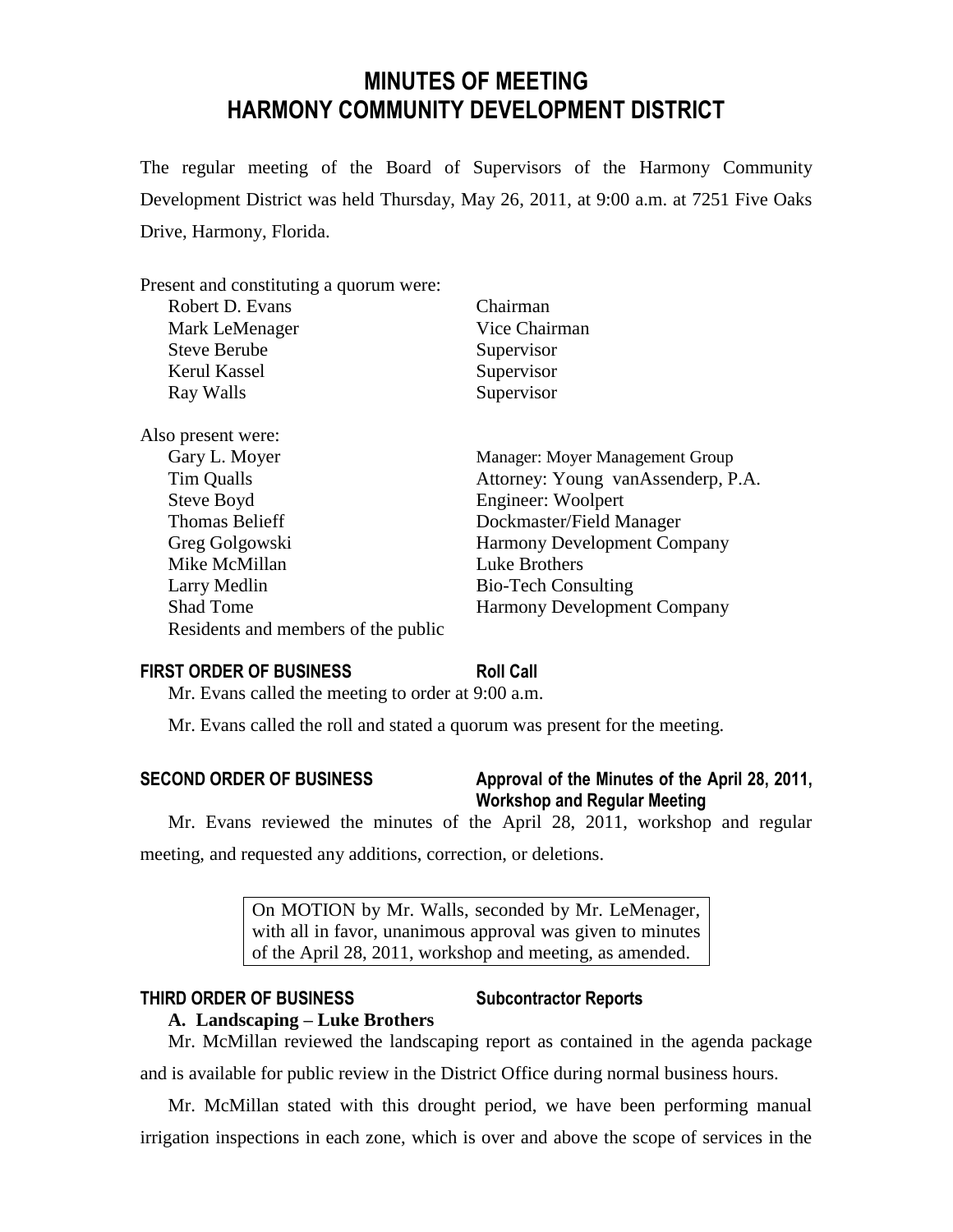contract, to help avoid any dead and dying turf. I have also been working with Mr. Golgowski on water conservation. A lot of the Bahia zones do not need as much water as the St. Augustine turf, so we implemented that change two days ago. We are working on applying a pre-emergent right now, and we have covered about 40% of the property. Since extra pine mulch is not needed, we are fluffing the mulch and then applying a preemergent that is granular. Right now we are applying a chemical application of SureGuard to mix with the Round-Up so that we have contact kills as well as getting it into the soil. I am researching what is happening with broken branches on some of the trees. It looks different on some streets. On Five Oaks east of the clubhouse, it seems like trees are getting hit by trucks, perhaps as they go in there to install the solar panels. Some trees are also getting hit by trucks by the school, and those trees are not as mature.

Mr. Berube stated most of the dead branches have been sitting there for a couple weeks, and there are a couple fairly large ones at the school and just east of the school. Those were caused by the storms that went through here two or three weeks ago. I did not look at the Five Oaks area and east, so I do not know what happened there, but the ones by the school showed up immediately after those windy rainstorms. It may also be kids jumping on the branches, but I think they happened from the storms.

Mr. McMillan stated in Ashley Park, it seems the branches are growing out too far and break easily with high winds. We are not waiting until there is a cleaning crew but we will send someone out every two weeks to cleanup those branches. Otherwise, we are staying on schedule. We are finishing up with the fertilization today.

Mr. Berube asked how many people are working on this property today?

Mr. McMillan stated today there are 13 people and there were 13 yesterday.

Mr. Berube stated I have been watching, and I think the count is more like six to eight most days. I think my count is accurate. I look carefully before and after lunch, and I think your numbers are off. I do not think we have had 14 crew members that Mr. Pete Lucadano promised us on March 21, 2011. That was the date of his new operational plan just prior to Mr. McMillan joining the staff. We had this argument with Luke Brothers last year when Mr. Mike Couch was here. I shared my count and explained how I arrived at my numbers, and Mr. Couch ultimately agreed that my count was more accurate. I will not argue with you about there being 13 people here, but I do not believe there are that many today. I have been looking very carefully and I told your boss that I did not believe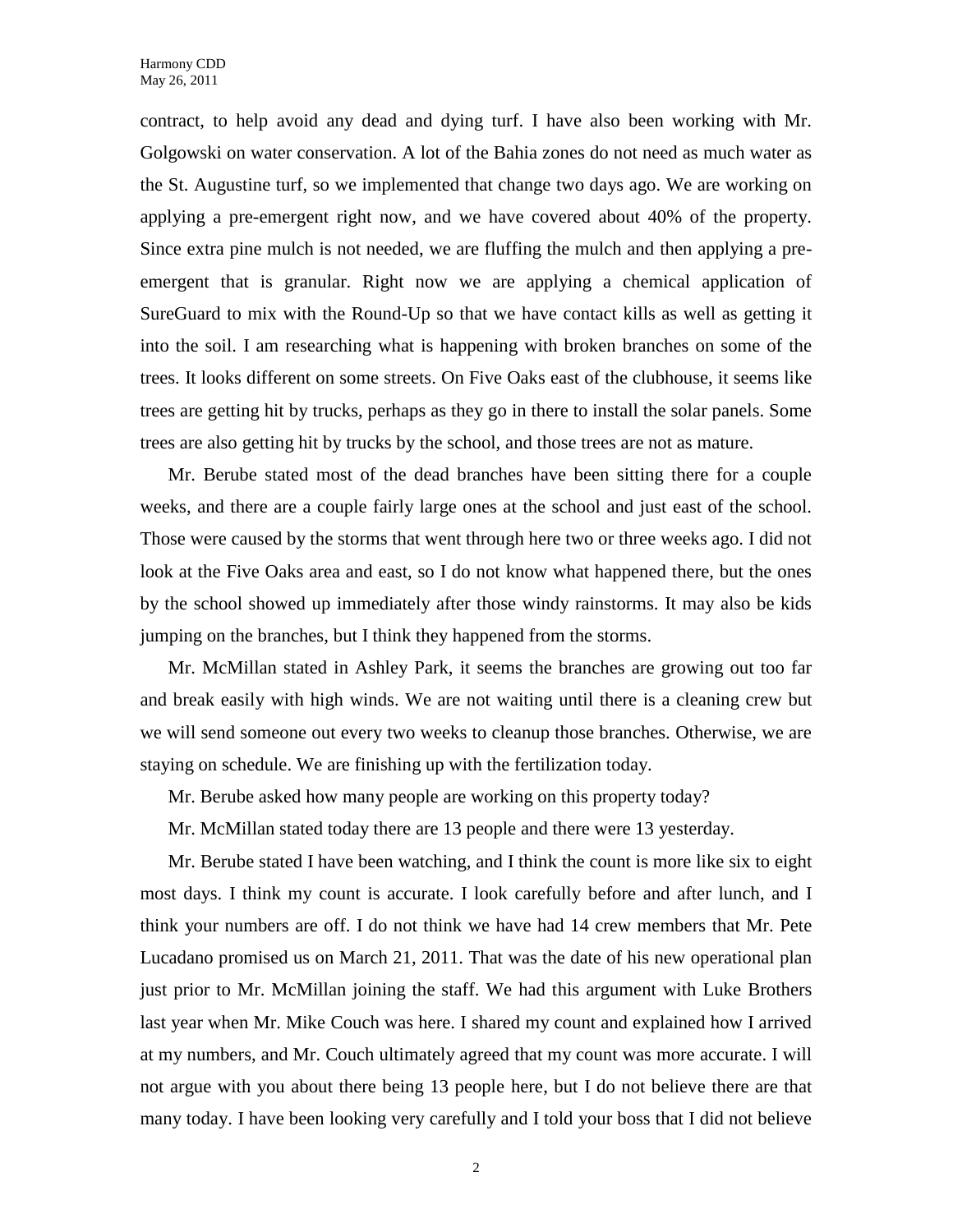him when he gave us that report, and I still do not believe him. I am just telling you what I see. There are a number of other things going on that have been accelerated in the past couple weeks. I did not say much last month because I wanted to give you some time. There is plenty of drying and dead sod all over the community. I realize you said we are in a drought, but when I look a little more carefully at other people's lawns, the majority of home owner lawns are staying green. Part of that is because we have stayed on top of Toho Water Authority, and you have explicit authority to use the water all you need to water in new sod. If someone in the developer's office is telling you to cut back on water, then we need to discuss that. We obviously have a lot of new sod that Luke Brothers has invested in. You are applying a lot of chemicals, both pest control and fertilizer. Toho Water Authority is not restricting our water usage. We are already over budget on water use, which is fine. We are not complaining about that because we want green sod.

Mr. LeMenager stated I take exception to that. I am complaining that we are way over budget on water use.

Mr. Berube stated the reality is, part of being over budget is due to the massive leaks we had for a period of time, which we noticed immediately. I still see plenty of brown sod, including two prominent areas: Dog Park and Lakeshore Park. People see this all the time and the sod is not green. Much of it Luke Brothers just installed. I also believe we are short on annuals. Three months ago I counted the annuals and I indicated that we had a little more than 800 annuals. Three months later, I counted them again and we still have about the same number, versus a quarterly number of 1,200 annuals. I asked your predecessor how he knows how many annuals are being installed and who counts them, and he admitted that he does not count them when they come off the truck. I do not know if you do that or not. The reality is that I cannot find 1,200 annuals per quarter. I do not know what our quarterly cycle is, if January through March is all one quarter, but you should be able to find 1,200 annuals in the ground at any given time. Maybe they are here, but I cannot find them. Ms. Kassel commented last month that the planter rings, specifically the one across from the dog park, looks pretty decrepit. I believe you commented that you were going to take care of that, but nothing happened and now it looks worse. There are 13 yellow flowers in there, and that is not what the residents are paying for. You cannot argue with that. The mulching realistically was finished just last week.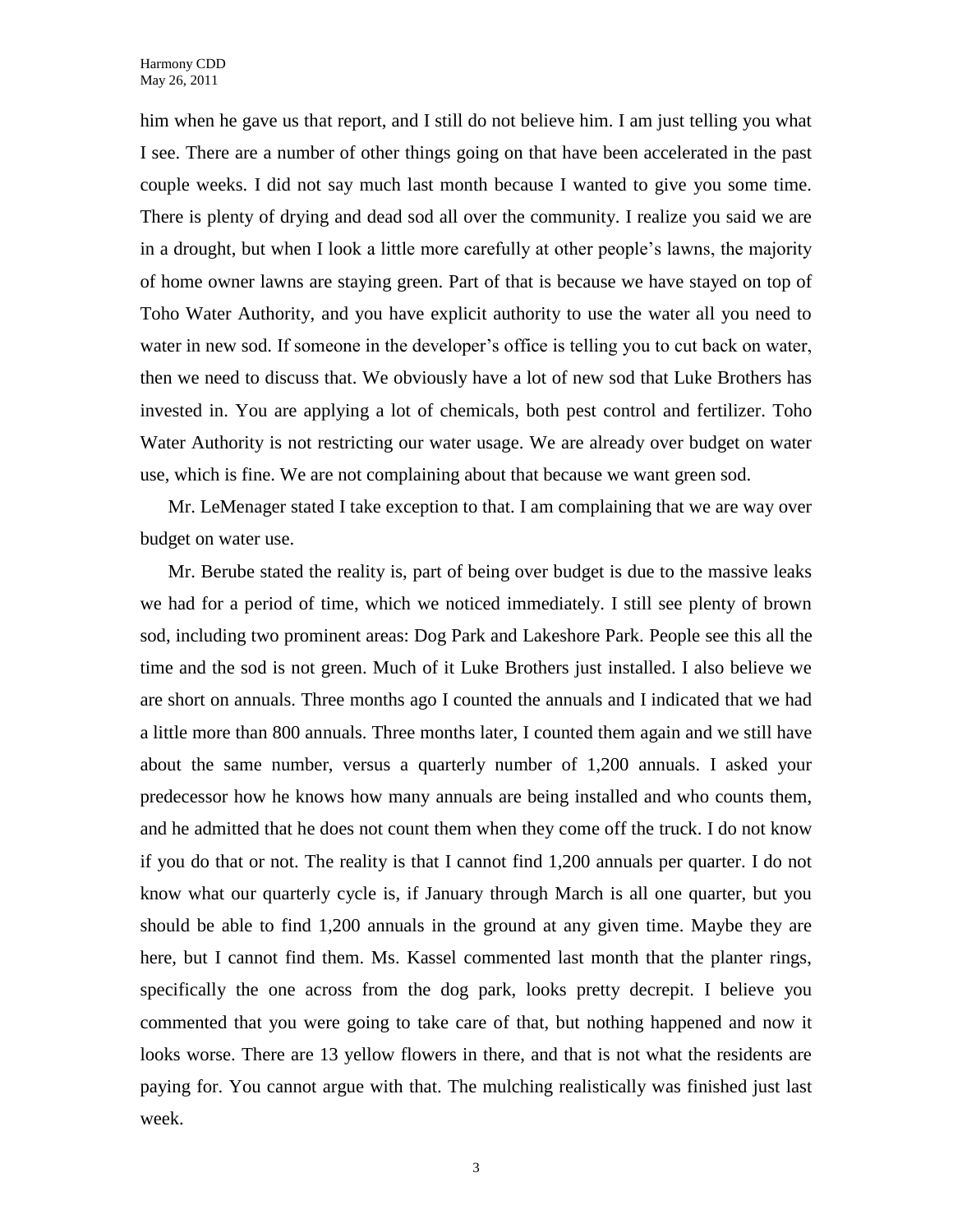Mr. McMillan stated the last area we need to complete is inside the small dog park. There are four trees in there along the fence, and I have a crew scheduled to complete that tomorrow morning.

Mr. Berube stated the majority of it was finished last week. One area was right outside Ms. Kassel's house. You did about six or seven of the trees inside that little park on the side of her house more than a month ago and I complained about it several times. Finally, last week, that was finished. You also finished the little tree behind the butterfly sculpture yesterday. Tree rings are not round. There are weeds all over. I am a little alarmed that I see herbicide burn on some of the sod edge and the tree rings because they spray the tree rings for weeds. Sometimes they are not very careful and there is herbicide burn that extends out into the grass. The dead branches that were hanging down for several weeks were finally cleared out yesterday. My biggest concern is that I believe we are short on people and I believe we have been short on the number of people. I do not see all these things getting done. I also understand that Luke Brothers has bid on a contract at the Ashley Park condominiums. I believe if Luke Brothers is awarded the contract for Ashley Park, we will have the same short number of people who will handle that Ashley Park contract, and the CDD will suffer even more. Luke Brothers does not have the contract yet, so perhaps I am premature in saying this. My bottom line is this: people are creatures of habit. We have fostered a bad habit with Luke Brothers to where productivity goes downhill for a while, we have a meeting where Mr. Lucadano comes and gives us yet another operational plan, sometimes there is a new manager, and everything is fine for six or eight weeks where the community is spruced up. Then we start going downhill again. After a couple months, we get upset and have another big meeting. That has been the pattern with up and down productivity. I do not know how we continue with this. Now I see in the operational plan this month at the bottom that a proposal will be prepared for replacing some sod at the District's expense. How is it our fault that sod is going dead? Our contract says that Luke Brothers is responsible for everything. Realistically, everything is theirs: trees, shrubs, turf. I wish Mr. Todd Haskett was here to share his comments about what is happening. I know he is in contact with Mr. McMillan all the time. I would like to have Mr. Haskett's input, but I know what I am seeing. I am sure the other Supervisors are also seeing these things. It is very difficult not to see it. Mr. McMillan indicated that he wanted the community to look crisp, but the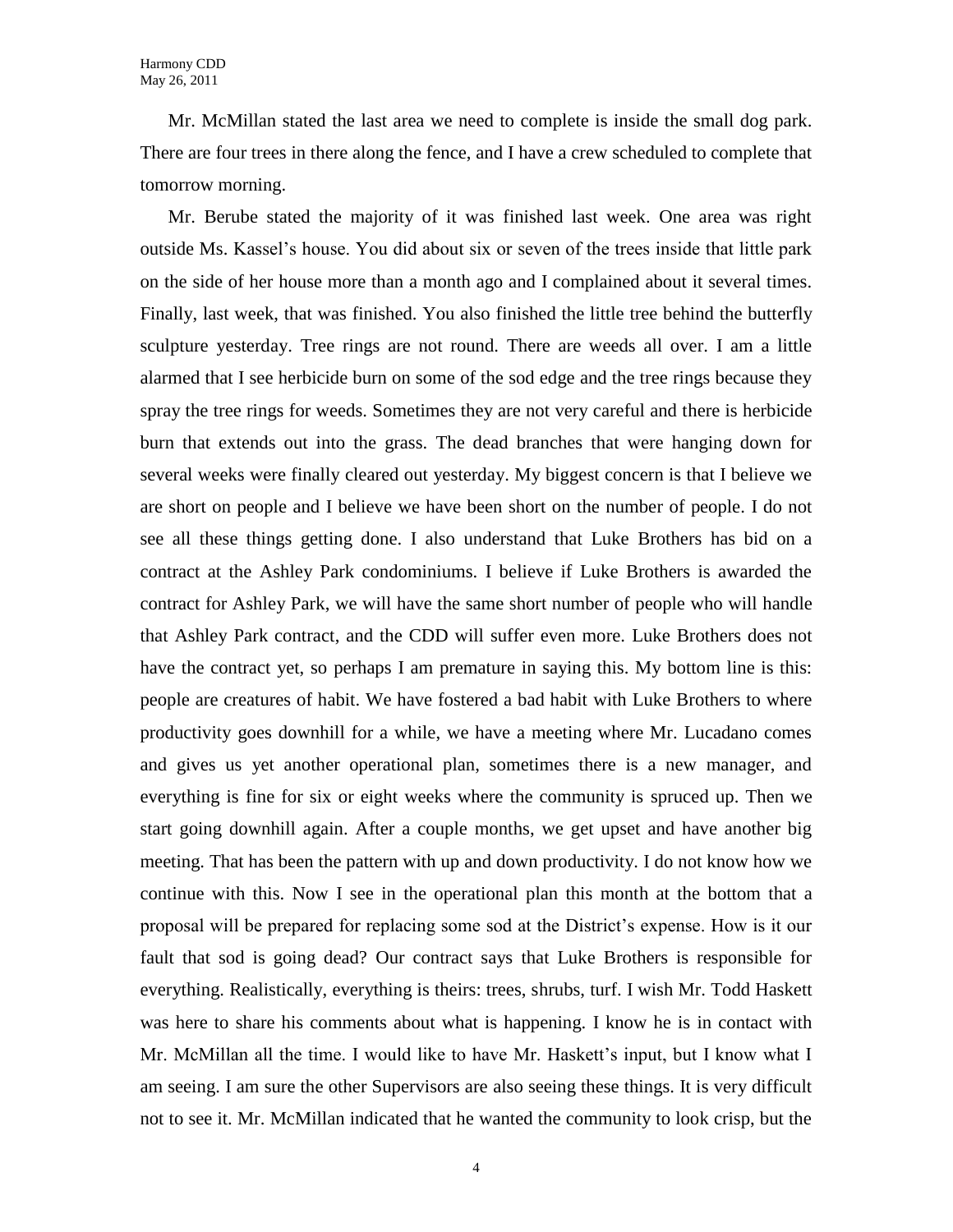only crisp we have now is the brown sod that crunches under your feet. I hate these meetings when we have to bring up these issues. I wish Mr. Lucadano was here at the meeting. His lack of attendance says something, although I am not sure what it is. We had to do this with Mr. Jason Schafer all the time, and now we are doing it with Mr. McMillan. I do not like to do it, but I would be shirking my responsibilities if I simply said everything is wonderful because it really is not.

Mr. McMillan stated regarding the number of people on site, I am happy to meet with you anytime during the day to verify the number of staff people on site. I have confirmed there are 13 people today. The count was at 10 for about two days and at 15 for a couple days so it fluctuates a little. I am happy to address that with Mr. Berube so that you can get an answer. If you have any questions regarding a specific day, I can tell you where the crews are working so that you can count the number of people.

Mr. Berube stated I know this property very well. I get on my motorcycle or bicycle and go look. If I cannot find them, they are not working. If you tell me there are 13 people here, I do not believe it but I will take you at your word.

Mr. LeMenager stated Mr. McMillan just offered to verify the count of people anytime you want. Let us not go on and on about it.

Mr. McMillan stated related to irrigation, I was told we are only allowed to water three times per week: Monday, Wednesday, and Friday.

Mr. Golgowski stated that is correct.

Mr. McMillan stated we do not have new sod all over the property. Generally when you have new sod, you are allowed to water it every day for two weeks and then it decreases to four days a week for two weeks. At that point, it has to be cut down to the regular watering schedule. Regarding new sod and browning out, I am careful with purchasing new sod and I get it from a grower south of here. We do not want to install something that is mud based because it will go into shock when it hits the sandy soil here. It comes up from Miami and we have been installing sod with sand-based soil. When I first arrived here, we installed seven pallets of sod. I was originally told it was two, so I counted what needed to be done in the areas that were conveyed to me, and it totaled seven pallets. I made the management decision to install more than what I was directed to do, and I answered to my company for that decision. The proposal for new sod is based on my drive throughs with Mr. Haskett and a history of the property of what he has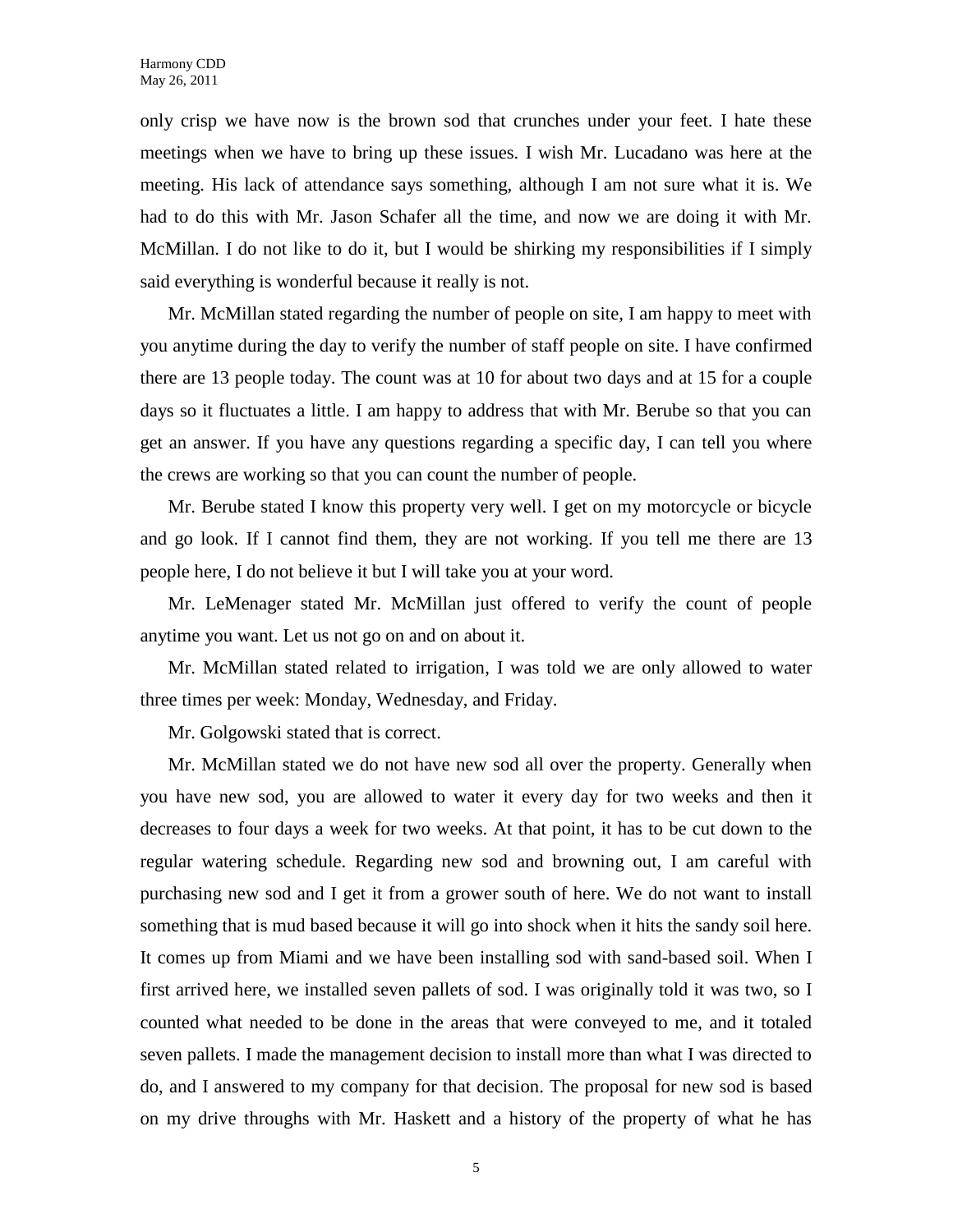brought up to Mr. Schafer, Mr. Lucadano, and Mr. Tim Nicholson as to what sod was damaged or destroyed or not taken care of. The proposal will show a line item of what sod we will be installing at our cost as well as other sod areas that have been damaged from Toho Water Authority shutting off the water as well as the past two winters. It will be a dual proposal, not just all at the District's expense. Regarding the count for the annuals, I apologize that was not taken care of. I originally asked if we could install lantana in those circles. Once I returned from vacation, I spoke with Mr. Haskett and we decided to do annuals again. We are not scheduled to do that installation until July, but I have it on my schedule to accomplish next week. We will not be installing 12 yellow annuals; we will fill those beds out as much as we can and make them as beautiful as possible.

Mr. LeMenager stated on Tuesday, my wife and I noted that there were Luke Brothers employees working at David Weekley Homes on private property. What was that for? Is that a District expense or some trade off with the developer for in-kind work?

Mr. McMillan stated we had some issues with irrigation and I believe that was work done on behalf of the District. I will check into that and communicate with Mr. Haskett. I am not fully acclimated with the accounting and financial side of the business; I just handle the operations side.

Mr. LeMenager asked do you perform work for the developer and invoice them separately?

Mr. McMillan stated I am pretty sure we do. We do some detail work and I know we installed some street trees. There was one proposal sent to the District and one to the developer. That is separate work from what we do for the District.

Mr. LeMenager asked was that work done by some of the 13 people dedicated to the District?

Mr. McMillan stated yes, I believe that was the case.

Mr. Walls stated that is a big problem.

Mr. LeMenager stated I think it is a trivial problem.

Mr. Walls stated as I mentioned at the last meeting, I am highly uncomfortable with that setup. We are paying for those people to be here, and they are being paid by the developer for that work. Essentially they are being paid twice.

6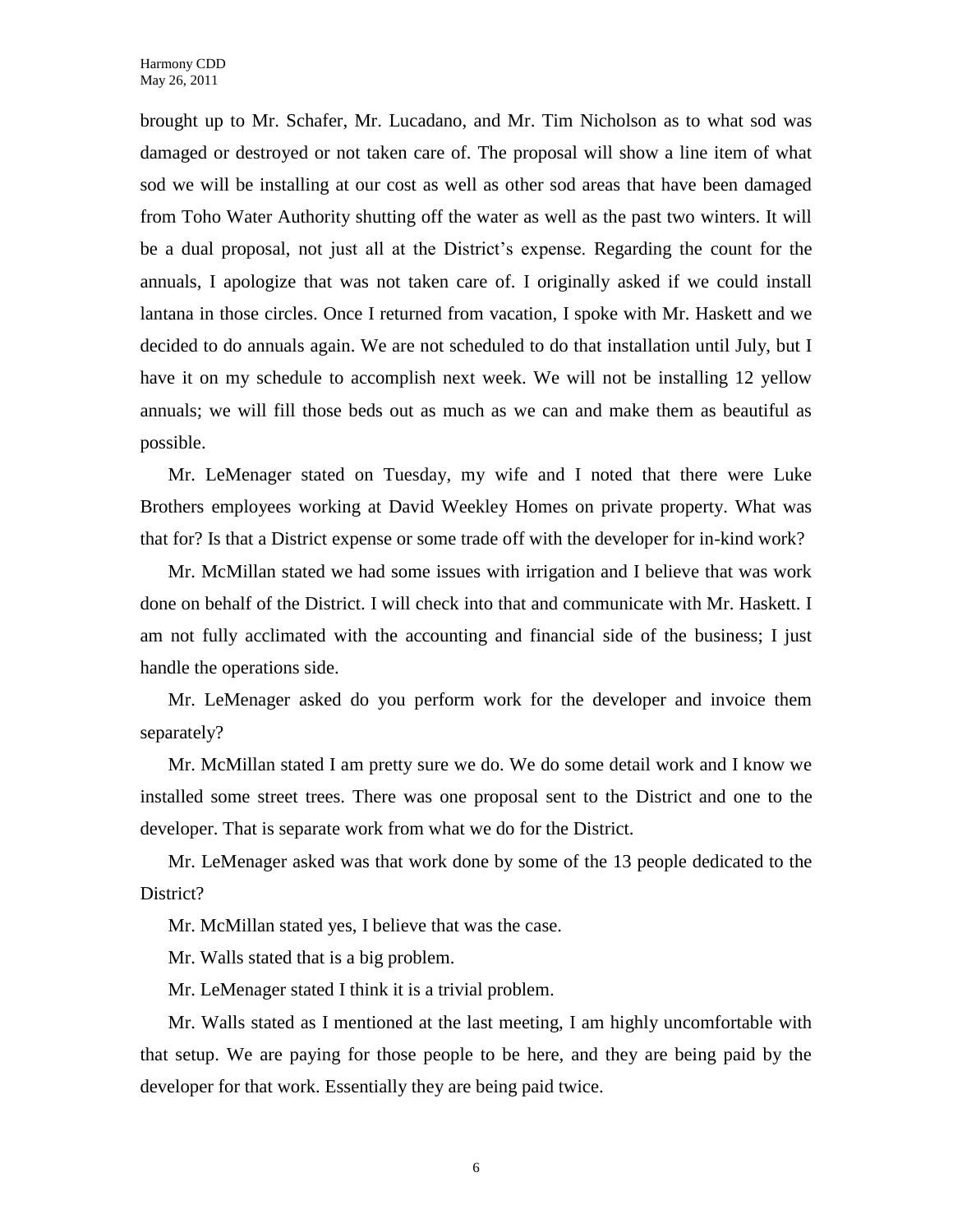Mr. Berube stated there could be another cross over if they are awarded the contract for Ashley Park. I am not saying they will use the same people for both contracts, and I want to give Mr. McMillan the benefit of the doubt. He is constrained by his company's processes and limitations. Those processes and limitations have caused problems for us multiple times before.

Mr. Evans stated I suggest Mr. Berube meet with Mr. McMillan after the meeting to verify the number of staff on site in order to settle this issue.

Ms. Kassel stated we are certainly not as crisp as we should be. There is still a long way to go. Mr. Berube is correct that we have had these issues, and service has been up and down, mostly down. Personally, I am not ready to suggest we terminate your contract. Mr. McMillan is new to this project, but this is not a good situation and it needs to get better quickly.

Mr. McMillan stated I completely agree. I think we are making huge strides daily, but I do see what Mr. Berube is talking about. We are now getting to areas that have not been taken care of since you awarded the contract to Luke Brothers, as well as making sure that I am not always watching the bottom line on every service we provide. Next week, we will be providing an extra fertilization to the turf to help once we start getting more rainfall. With the irrigation the way it is now, we are just not getting the water we need. To make this community look crisp, that is something Luke Brothers needs to do as a company.

Mr. Golgowski stated I am not involved in the daily operations for landscaping. What I have been seeing is there are chronic hot spots for sod where it is dry, and in a drought situation, it shows up. Our irrigation system is essentially rain based with an artificial irrigation to supplement rainfall. It is not a water-based or rain-based application that we have. There is one Luke Brothers staff person who is doing irrigation every day. Happily the system is in close to top form, so if there are hot spots, then perhaps it is the soil. All these parks are built on displaced ground, so perhaps the underlying soil is at fault that is contributing to the problem. I do not know the answer, but I do know it is a little more complicated than we sometimes think it is.

Mr. Evans stated if you suspect it is not very difficult to perform some soil tests, we might need to do that.

Ms. Kassel stated the County Extension Office provides that service inexpensively.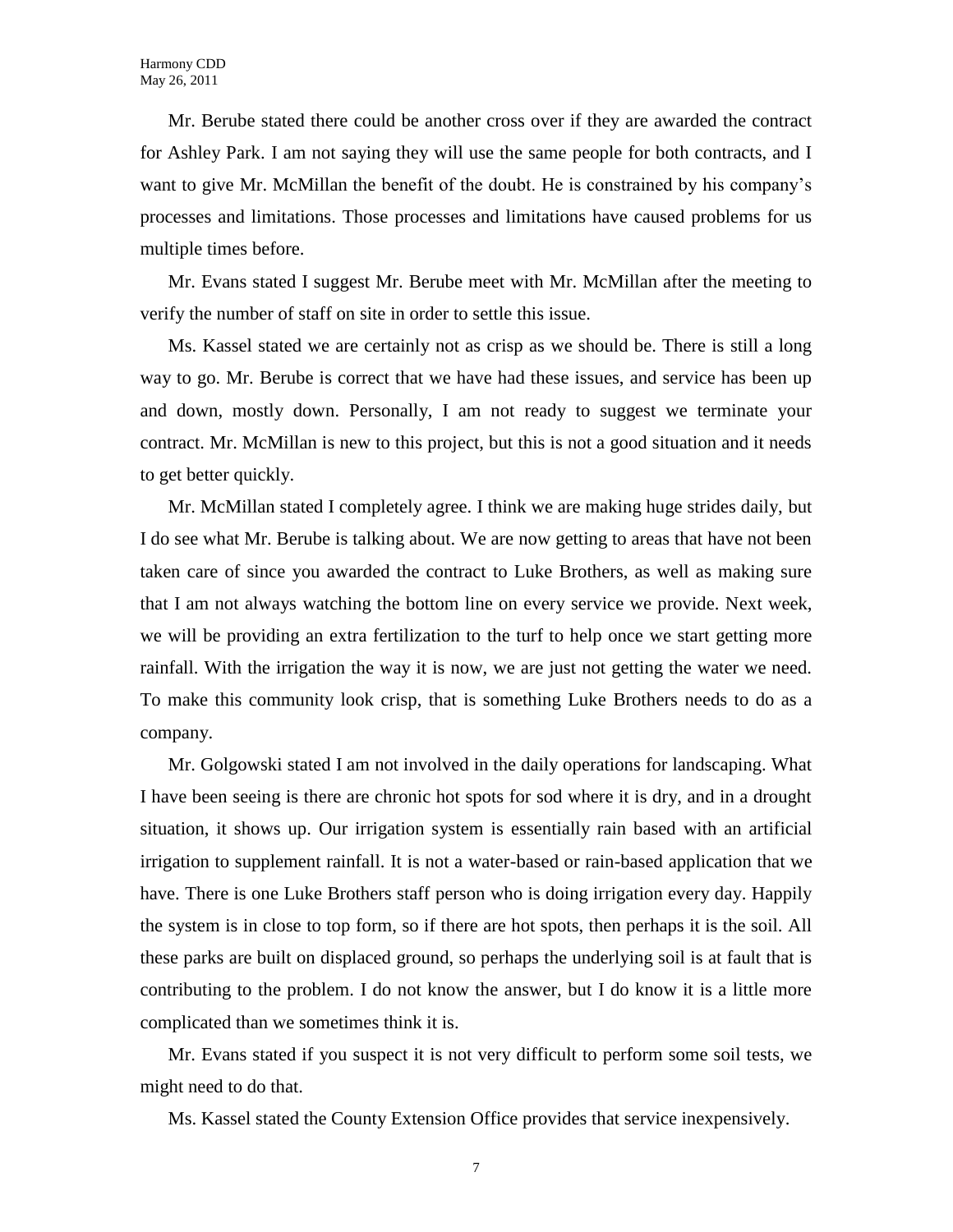Mr. Golgowski stated we will look into that.

Mr. Walls stated I echo many comments Mr. Berube made and all of Ms. Kassel's comments. If you go all the way up and down Schoolhouse Road, it looks pretty rough right now. There are weeds and dead grass, and it does not look good. I have lived here six years and have never replaced any sod at my home. I water and fertilize it when it needs it. I just think the District's sod is not getting the attention that it needs. As Ms. Kassel said, we need to see an improvement very quickly. I am very close to being at the end of my patience.

Ms. Kassel stated Mr. Golgowski was talking with Ms. Jessica Sullivan from the County Extension Office about doing some xeriscaping or some kind of other plantings. As the trees mature, they will shade out the areas between the sidewalk and the curb, doing a disservice to the grass in those areas. We will need to make some changes in the future. I wonder if you check these areas after you test the soil to see if they are candidates for changing to something that will result in less maintenance.

Mr. Golgowski stated I will talk with her about that to see what works.

#### **B. Aquatic Plant Maintenance**

# **i. Pond Management Presentation by Jim Thomas of Biosphere Consulting**

Mr. Golgowski stated I scheduled Mr. Thomas to speak to the Board regarding pond management, and just recently he ran into a conflict. I spoke with him on the phone about our issues. He has a long history of working with stormwater ponds in environmentally sensitive manners, and he noted that the Celebration CDD has installed plantings in their downtown area with the objective toward getting away from heavy chemical treatments as well as making the ponds more attractive. What they found was that over time, as the shoreline plantings grew in, regular treatments decreased from monthly to just performing monthly inspections and applying quarterly treatments with chemicals, greatly reducing the amount of chemical applications. He noted one benefit of doing that is a lot of algaecides contain copper in them, which over time, build up in sediments in the ponds. He was working with a community in Altamonte Springs that had to go in and dredge out their pond because the copper was exceeding the allowable standards. Mr. Thomas sent a diagram that is a typical recommendation he would make for pond banks. He is suggesting pickerelweed, bullrush and duck potato, which are plants we have in our ponds through the last couple planting activities. On the banks above that normal water line, he is suggesting canna and iris. Those are still aquatic plantings but like a little drier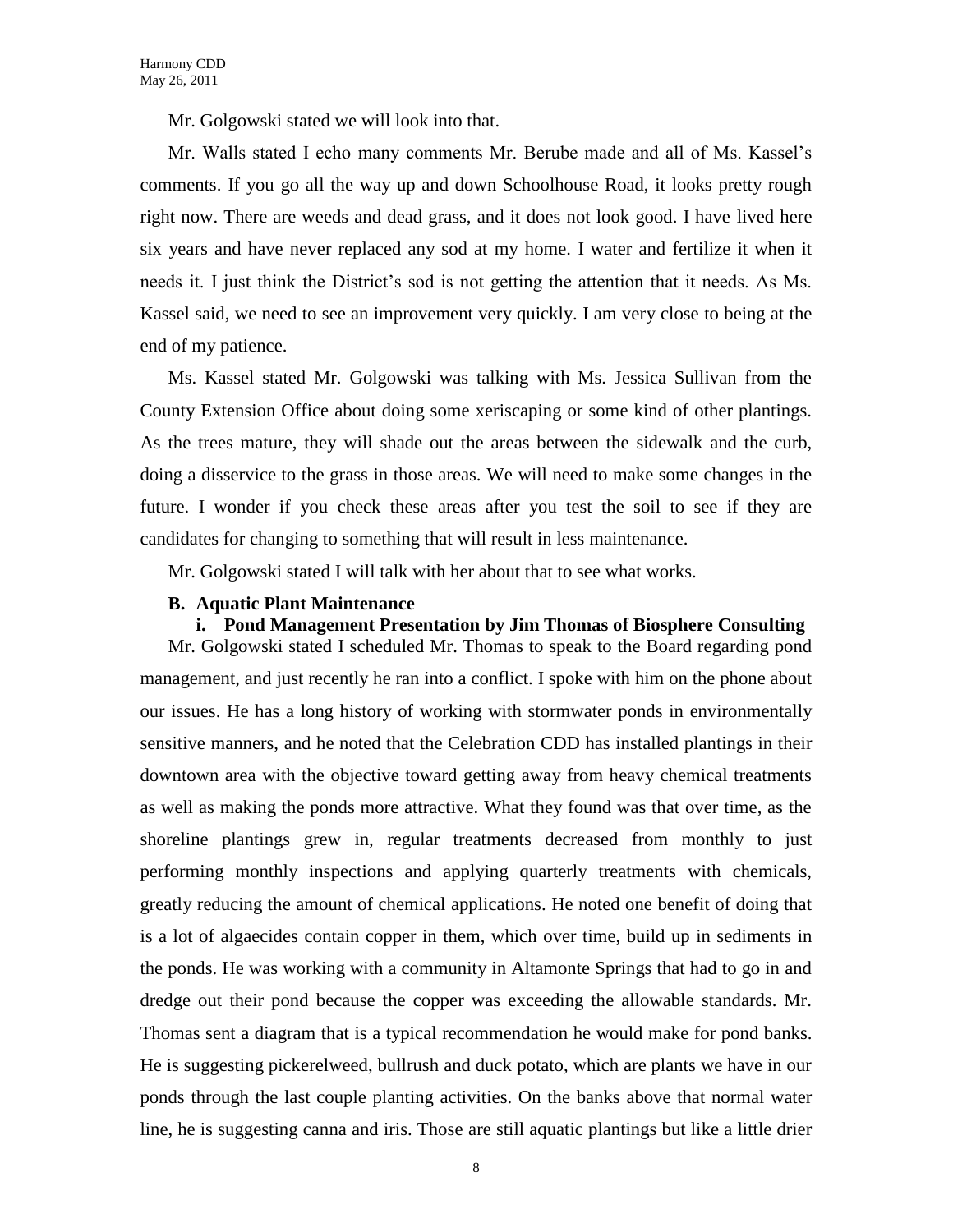soil and provide a little bit of a buffer. This drawing is a typical recommendation. The photograph depicted in his diagram is typical of what is going on in Celebration. He provided photographs of other plantings, and there is a thicker planting area at the back of one of the ponds, which provides treatment for the water as well as a habitat for wildlife and an aesthetic benefit. It certainly makes the pond inaccessible as far as having an opening to the waterway. The photograph with cypress trees in the foreground is simply a pine needle mulch where there is no sod and requires no maintenance except for refreshing the mulch from time to time. In the background the sodded area goes right down to the water. I think Celebration uses more of this sod going to the water line than I would like to see in Harmony; however, it is still good to have open areas like that in terms of open access for wildlife. Some of the water fowl prefer open banks like that. It also provides a view of the pond. Beyond that, you can see cord grass. Celebration uses a variety along the pond banks. In the photograph of the canal, they are using cannas, which we use, also, but these are a hybrid canna whereas we use a native canna. It really shows the density that has been achieved over time and the impact on algae control. The third sheet summarizes their program of aquatic weed control and plantings that have been done. It does list the key benefits in a variety of ways and how residents can contribute to the success or compound the problems.

Mr. Evans asked what is the recommendation?

Mr. Golgowski stated planting cannas and other plants would provide for stormwater quality management, run off control, habitat for wildlife, and pond bank access control.

Mr. Evans asked based on what we currently have today and your interaction with Mr. Thomas, what should we do? Should we maintain what we are doing or change what we are doing?

Mr. Golgowski stated I think what we are doing is pretty consistent with what he would advise you to do. We are planting in the water and we have been keeping a roughly mowed bank. That is a low-budget approach to bank management by simply not cutting it as often. An alternative would be to introduce additional desirable plants in there for whatever your goals are.

Ms. Kassel asked are we sure Luke Brothers is not fertilizing within these areas? Mr. Berube stated they are not supposed to be.

9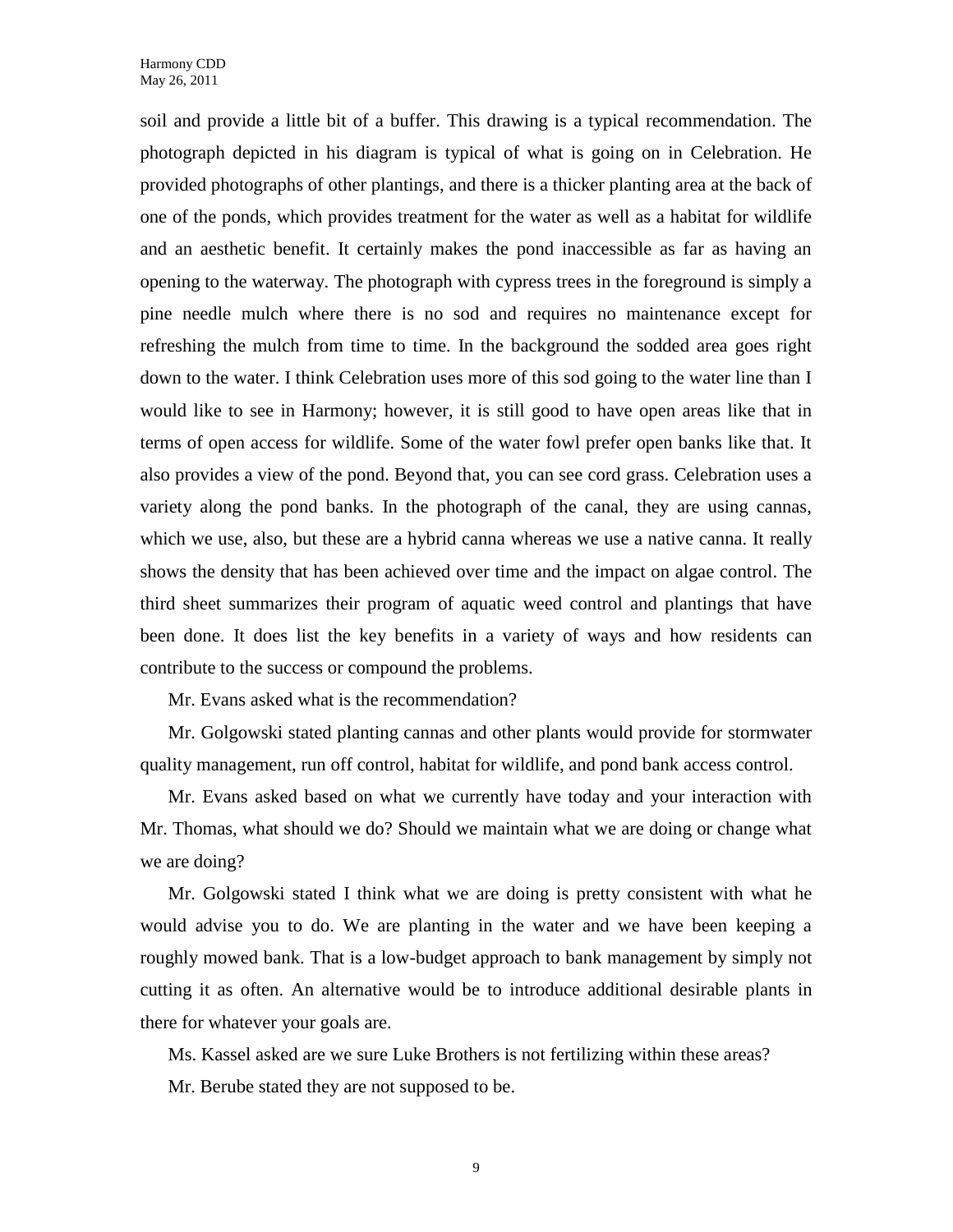Mr. Golgowski stated I am pretty sure they are not fertilizing. It is all Bahia grass on the banks, which does not need fertilizer.

Ms. Kassel stated it might not hurt to include something in the Harmony Notes to remind people not to fertilize close to the pond banks and to leave a buffer zone.

Mr. Golgowski stated I agree. They recommend leaving 20 feet from the shore.

Mr. Berube stated I have a few pictures of ponds as well. These are two adjacent ponds on the golf course along Five Oaks Drive. The views on each of them are very similar. It is striking that the pictures marked Pond A have very few plantings on the shorelines, whereas Pond B, just 100 feet away, is completely planted on the shorelines. According to Mr. Golgowski, that happened on its own. The visuals are striking. Those two little brown spots in the middle of Pond B are two ducks that came waddling out of the plantings along the shorelines. It is the only pond where I saw any ducks, and is the one that is completely surrounded by green plantings. I am sure there is other wildlife there, also. You could not have more of a contrast between two ponds that are only 100 feet apart. Visuals of Pond B say that this looks better. There has been a lot of concern as to what we are trying to accomplish. We have a contract with Bio-Tech and they are doing a good job. The ponds are relatively clean although we have a little bit of algae here and there. When it comes down to it, we are really dealing with only six ponds on the residential side. I suspect that if we have success with shore plantings, I think the Harmony Development Company might want to improve some of their open ponds. With this information, we have a number per foot, which is \$6 per running foot. I do not know how many running feet we have but there are a lot. It really comes down to six ponds. We could pretty easily figure out how much this would cost and I am sure we have the information of how many feet there are on these ponds. I like having the plantings. I would like to aim for something like what Celebration has. The interesting thing is the habitat. When the ducks came out, I think that says it all.

Mr. Walls stated it seems that Celebration is doing more dense plantings than we have done in the past.

Mr. Berube stated it is hard to say what dense means because these plants will be installed when they are fairly small.

10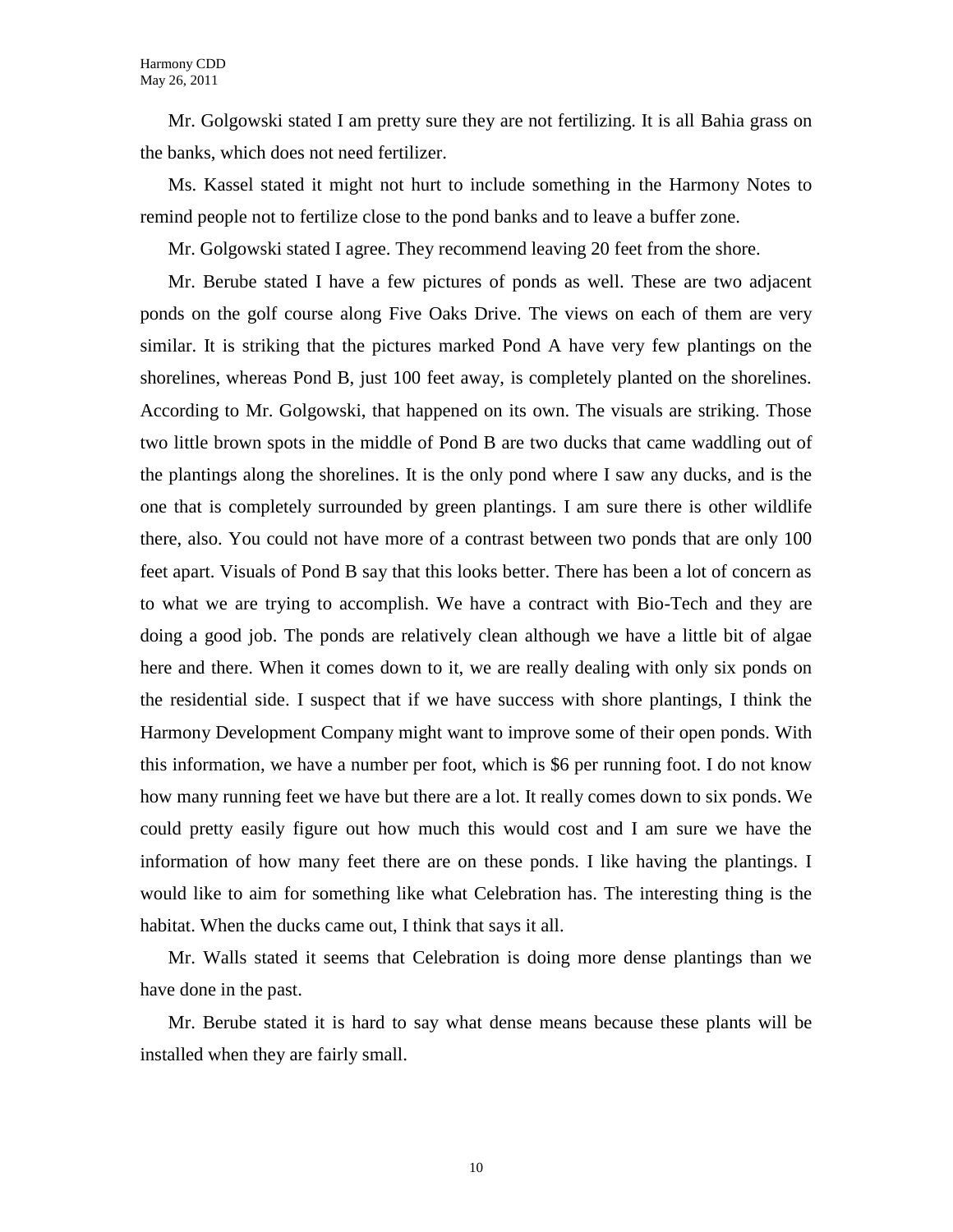Mr. Golgowski stated yes. The diagram shows 12 cannas in a 10-foot length, which is about one per foot, which is fairly dense. Mr. Thomas did note that there is a time element to allow for the plants to spread.

Mr. Walls stated perhaps the Celebration model is to plant densely on the banks of the ponds. Just by looking at the pictures, it appears their density is much greater than ours is, and I realize some of it happens over time. I do not know if that has allowed them to go to the hand removal of algae or if they have always done that. It is different than what we are doing. One picture shows they are putting carp in the water.

Mr. Berube stated we put carp in certain ponds, as well.

Mr. LeMenager asked how many thousands of plants have we installed in the ponds in the last two years?

Mr. Berube stated 5,000.

Ms. Kassel stated that was spread over a number of ponds.

Mr. LeMenager stated I appreciate that, but we are talking about 2009 and 2010. I appreciate the pictures of Celebration, but that is 1994 and 1995. I think what we are really saying is to wait until 2020 and we will look the same. It just takes time.

Mr. Walls stated I would suggest that as we do future pond plantings, we target specific areas and plant them densely so that we do not necessarily have to wait. We can do them a little at a time and they will grow in. We will have a better aesthetic factor.

Mr. Berube stated we need to look at the six ponds that are in question. Because of the way we planted, we chose a 200-foot span and installed a lot of plants. All six ponds are dramatically different in the way they look, and we already have some areas that are fairly dense, but there is not much consistency. Some look rather ratty and some look pretty good. We would not decide to plant Pond 34 and plant the entire perimeter because there are already some plants there that will probably stay. We will need to select a pond and have someone review it for a recommendation.

Mr. LeMenager stated I appreciate what you are saying, but the bottom line is our ponds will not look like the Celebration ponds for 8 years.

Ms. Kassel stated with the plants that we installed in the past couple years, we have seen some pretty substantial growth and density just in the past few years. That will help us sooner than later to create less of a need for chemical dependency, better barriers as well as better habitats in the ponds and more aesthetically pleasing ponds.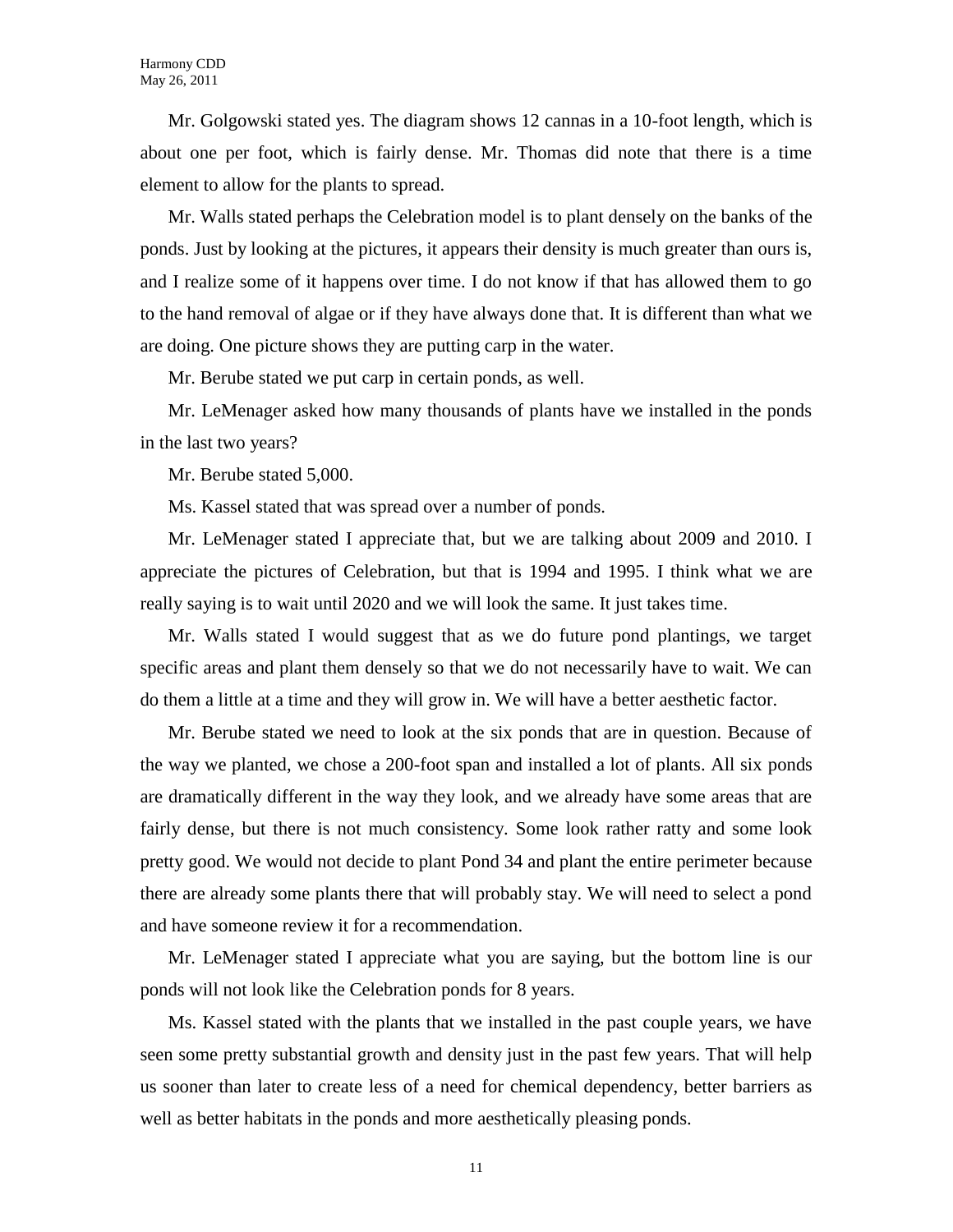Mr. LeMenager stated at about \$1.00 per plant, we have spent about \$5,000 on plantings. It is still all about dollars and cents. I appreciate the aesthetic value but it is about the money and wisely investing compared to our payoff in the future. It is a substantial investment to pay for 5,000 plants, and we all know they will become huge over time. If there are a few areas, such as Lakeshore Park, we can consider investing more money because of the show factor and the view. It just takes time.

Mr. Evans stated the issue before us is if we are considering an enhanced littoral shelf planting program. We have done some plantings over the past couple years, but as I recall, it was not the intent to mass plant these ponds years ago.

Ms. Kassel stated that is correct.

Mr. Evans stated we took it incrementally in steps, saying that every year we will be adding to the plantings and monitoring the success of what we had actually planted to see where we could enhance the plantings and maintain it on a going-forward basis. We did not want to do it all at one time so that we could allow it to grow in. If that is still our objective, then I think we need to evaluate what would be a reasonable continuation of that program. The information that has been provided is very helpful as it relates to a planting density or a mix. If we are going to move forward, are we going to consolidate the funds that we want to allocate? If it is \$5,000, are we going to condense that into 1,000 feet of shoreline or are we going to protract it out to 2,000 or 3,000 feet with less density of the plantings? That is where we are now. How do you want to move forward in envisioning this? Then we can come up with a cost per linear foot. I am sure staff has the dimensions of the ponds.

Ms. Kassel asked did Mr. Thomas come here and look at our ponds or did you speak with him on the phone?

Mr. Golgowski stated I spoke with him and sent photographs.

Ms. Kassel stated perhaps he can give us some guidance on which ponds would benefit most and which areas of those ponds, if what we have been doing is a good thing to continue, or if installing denser plantings is smarter and more cost effective. I think that will be helpful to us because we are not the experts. Second, I notice in the Celebration information, it says in some cases, staff has determined that aeration is the best means of controlling algae and other noxious growth in ponds. I wonder if it may be something for the ponds in which algae is more problematic if we might think about a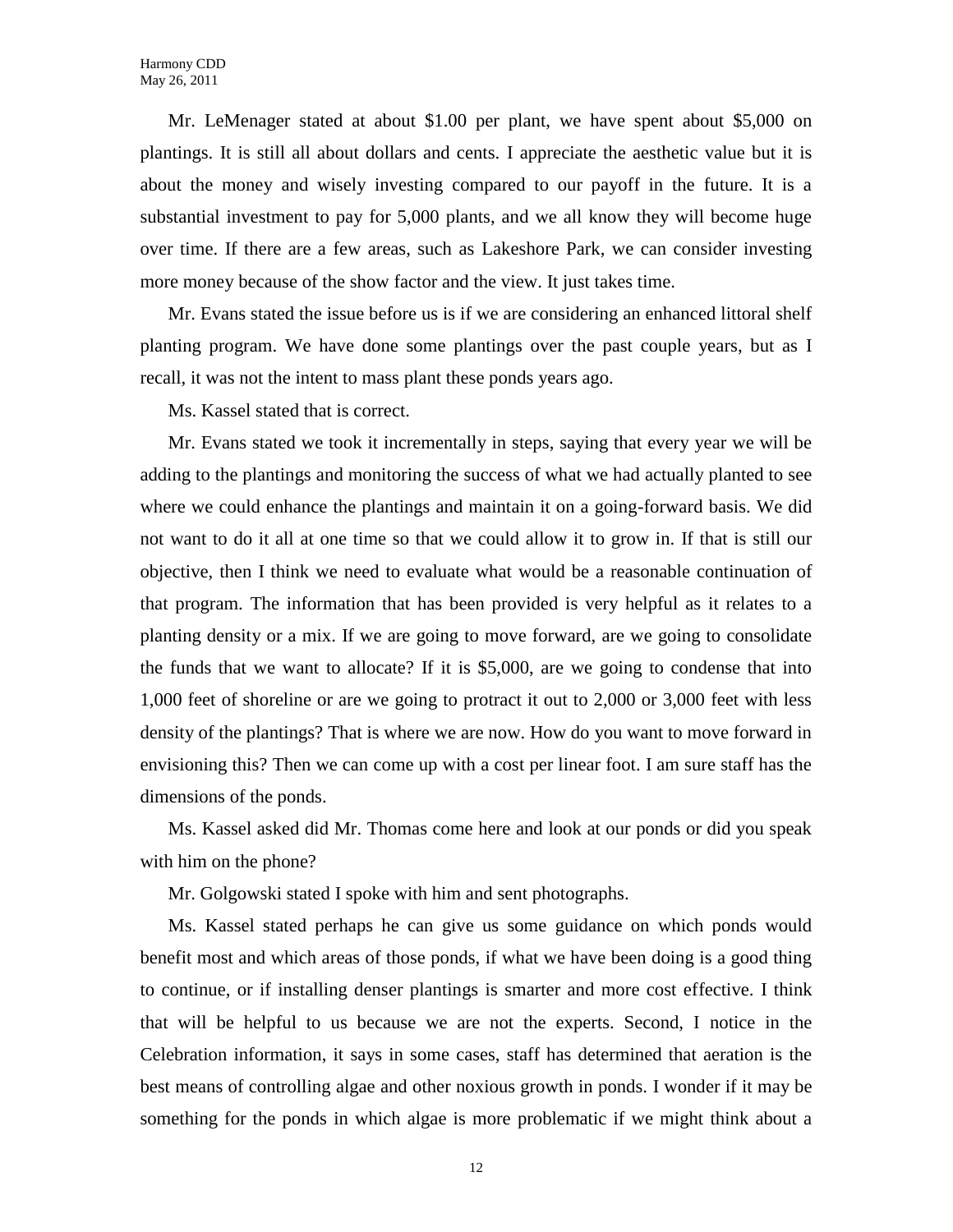solar fountain or something that is operated by the sun so that we do not have to worry about electricity but we get the aeration effect.

Mr. Berube stated I brought my material because we discussed this at the last two meetings with a scatterbrained approach. We thought 3,000 plants would be a lot, but they are little plants, and we did not really understand that. To answer the question of why we are doing this, my intention was to focus on getting these ponds planted and to continue to control that aspect of the ponds now. If the plantings are successful, then hopefully we can spend less money on a monthly chemical approach. There will be a tradeoff in where money is spent if the plants work. To Mr. LeMenager's point, I think the pond at Lakeshore Park would be a good test case because everyone sees that pond. it is very prominent and it is a big pond, out in the open. A lot of people drive up and down Schoolhouse Road. If we are going to consider a fountain, that seems to be the most logical place.

Mr. Evans stated we need to move forward to understand the length and the price as well as the density. We can use this mix as a model and price out on a linear footage for some minimum number, such as 500 linear feet.

Mr. Walls stated I think we need to target an area and identify a specific pond and determine this is where we want to install the plantings. I do not have a suggested number of linear feet right now.

Mr. Evans stated the unit price will be pretty consistent once we exceed a certain threshold, then we can adjust it from there. I agree with you, but in the meantime, let us provide a number for them to provide a proposal based on this density for a minimum of 500 feet. At the same time we will get the dimensions of the ponds. Then we have enough information as to magnitude. It may well end up being closer to 1,000 linear feet.

Mr. LeMenager asked who are we asking to provide the proposal?

Mr. Evans stated Bio-Tech Consulting for the installation of plantings.

Mr. Berube asked does Mr. Thomas perform this kind of work?

Mr. Golgowski stated yes.

Mr. Berube asked are these figures for installed plantings?

Mr. Golgowski stated these are old numbers.

Ms. Kassel stated these figures are about \$1.20 per plant, but it is packed into a smaller space.

13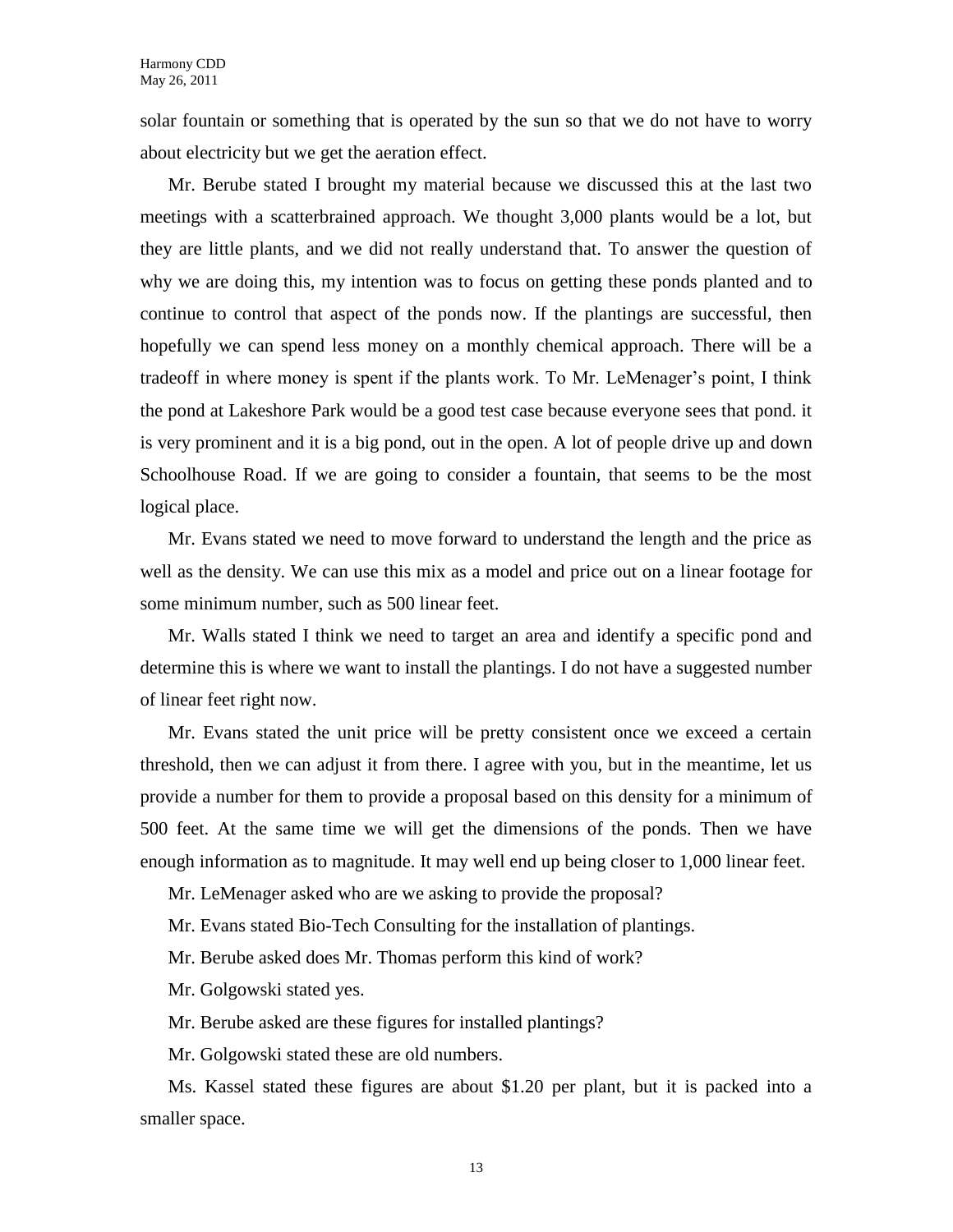Mr. LeMenager stated I suggest we request proposals from Bio-Tech Consulting and Biosphere Consulting. Would Mr. Medlin be amenable to competing for price on these plant installations?

Mr. Medlin stated yes.

Mr. Evans stated we are looking at a minimum of 500 feet, to be adjusted upward, based on this density. We can adjust it however we want to later. We might want to take this density but spread it out over 750 feet since we may not want it quite as dense, but it will still be the same volume of plant count that will not affect the dollars. We can consider both proposals and look at the linear feet of the ponds and then decide how to proceed with the number of linear feet to install. We can make the decision at the next meeting because we will have enough information at that time.

Ms. Kassel stated it would be helpful to know what the previous planting density was, just as a comparison.

Mr. Evans stated I agree. It would be good to know if the previous plantings were 20% of this density, 50% of this density, or whatever number it is. We are all visual people and we want to look at the plantings to be able to compare what we are considering.

Ms. Kassel stated they have done plantings a couple times already, some of them being a couple years old now.

Mr. Berube stated some of those plantings may be encompassed into our overall plan.

Mr. LeMenager stated they should be encompassed since we already spent \$5,000 on them.

Ms. Kassel stated my point is they were planted a couple years ago, so I would like to know what was the density when they were planted as compared to their density now. Then we will have a better understanding of how well these plants have filled in over the past couple years.

Mr. Berube stated to clarify the request that Mr. Evans stated, we are looking to receive two proposals—Bio-Tech Consulting and Biosphere Consulting—for a minimum of 500 linear feet at the density provided in the handout prepared by Mr. Thomas.

Mr. Evans stated that is correct.

Mr. Berube stated I would like to know if Mr. Golgowski agrees that what we are discussing makes sense.

14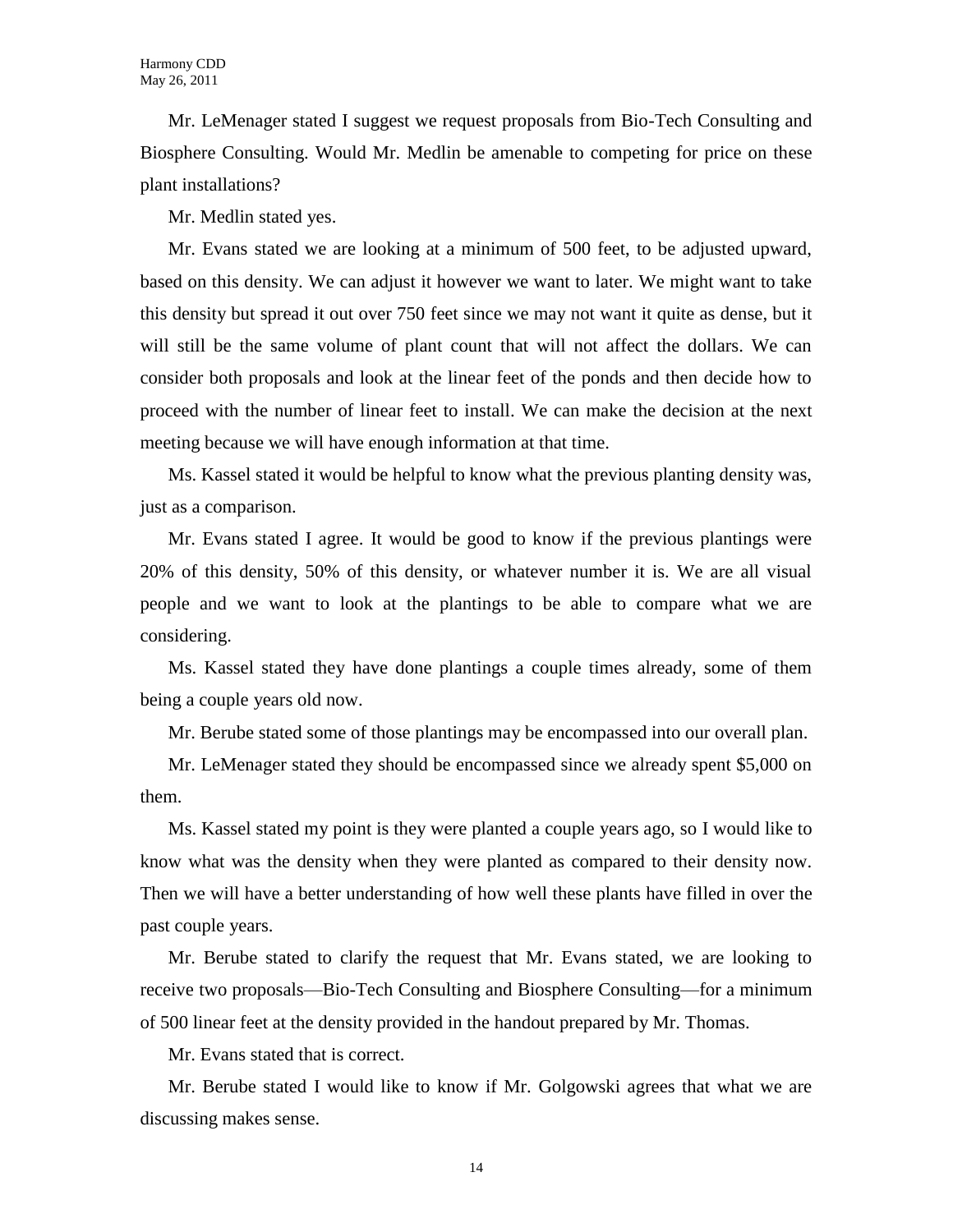Mr. Golgowski asked are you focusing just on the recommendation from Mr. Thomas or do you want a typical proposal?

Mr. Walls stated a generic proposal.

Mr. Berube stated it will be for a generic 500 linear feet.

Mr. Evans stated there is the proposal for the plantings, but we also want to look at the shorelines for the various areas. I think it will be more than 500 feet, but at least we can focus on where we would like to start. We may come back and decide to do 1,000 feet.

Mr. Walls stated it can be a staged project.

Mr. Evans stated yes.

Mr. Berube stated I would estimate the Lakeshore Park shoreline is 5,000 linear feet.

Ms. Kassel stated we also might stretch a 500-foot density into 1,000 feet.

Mr. Berube stated at least we have a starting point, and based on the handout from Mr. Thomas, it will cost about \$7 per linear foot.

Mr. Golgowski stated all of this does not really consider the banks at all. Celebration uses sod for the banks.

Mr. Berube stated we may have to rethink what to do with the banks based on the aquatic plantings. Some of that wild growth looks a little unkempt at times. We have been discussing adding plantings and it sounds like now we have a direction in which to proceed.

Ms. Kassel asked do any of the ponds that Bio-Tech Consulting maintains have any aeration in them? If so, what is the effect of that aeration on your need to control those ponds?

Mr. Medlin stated aeration and fountains are different. I do not know if they make fountains that draw from the bottom, but we would need to move the water from the bottom to the top. You can perform a test by getting a water sample from the bottom. If the water sample has oxygen in it, then aeration will not help the pond so there is no need to spend the money on that. You can test the water, see if aeration will work, and then move forward from there. We do have experience with aeration in one of the ponds we maintain. Someone sold a community on having aeration in every pond, and they have algae problems all over the place.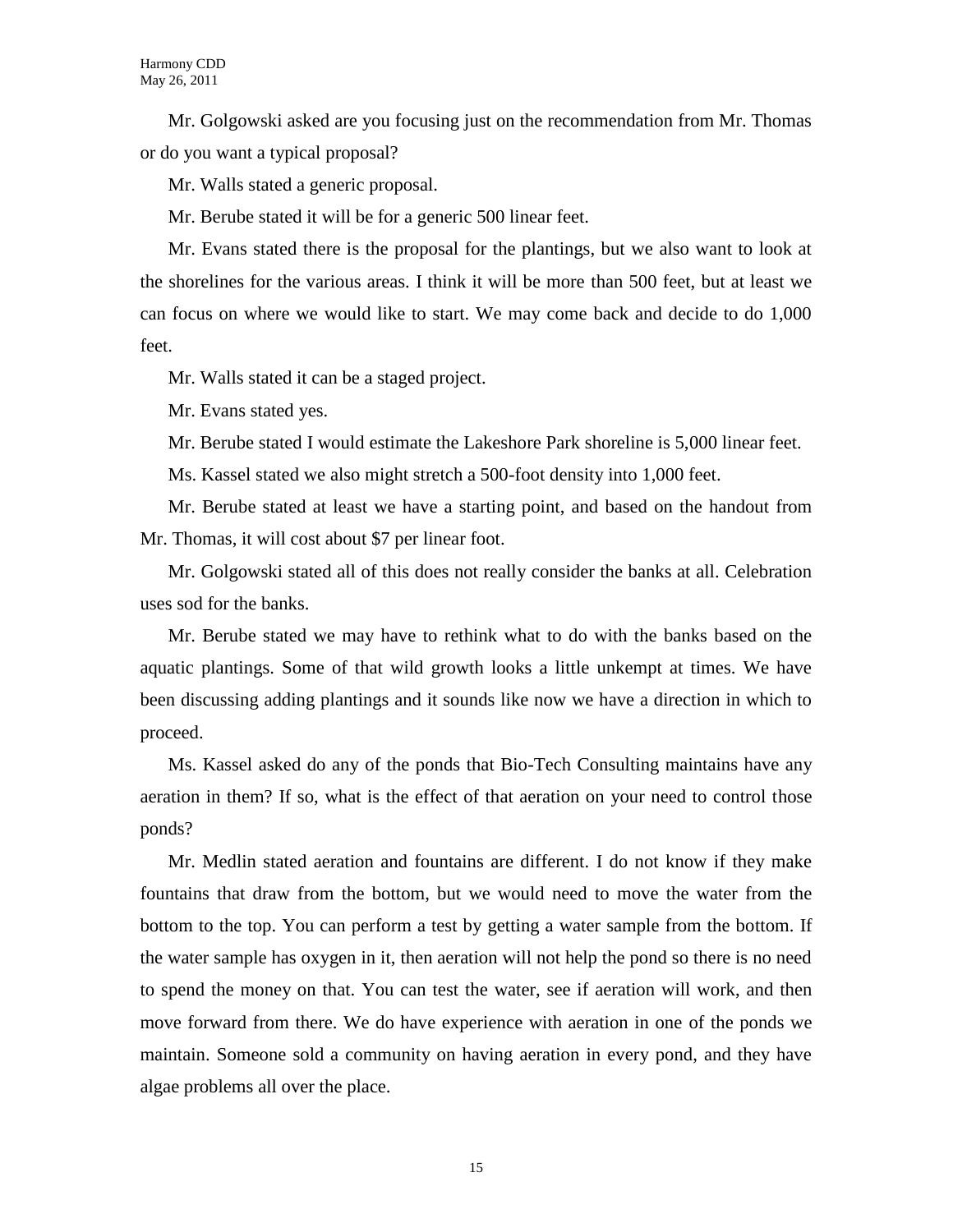Mr. Moyer stated aeration that was referenced in the Celebration example is not used in every pond. It is only used in ponds that had a problem that we had a difficult time treating. Mr. Medlin is absolutely correct; they are not fountains. They are lines that are laid on the bottom of the pond.

Mr. Medlin stated they probably chose high-visibility areas. I used to treat the golf course in Celebration, and none of those golf ponds had any aeration but they had terrible algae problems. It is best to find a company that will test the water to be sure the aeration system will help you before you make any decisions.

Mr. Berube stated it is my understanding that, in general, the deep oxygen levels are controlled by algae on the surface and algae in the top levels of the water, as well as water clarity.

Mr. Medlin stated it is the phosphorus that leeches from the muck layers. The oxygen keeps that phosphorus bound, which is a food source for the algae blooms. Some ponds that are deeper have different temperatures at the bottom than at the top, and those different temperatures hold different oxygen levels. That is why there is a stratified effect with less oxygen at the bottom.

#### **ii. Bio-Tech Consulting Report**

Mr. Medlin reviewed the monthly aquatic plant maintenance report as contained in the agenda package and is available for public review in the District Office during normal business hours.

Mr. Medlin stated I treated the ponds twice this month. We have not been having any significant problems; everything has been looking pretty good. I have spent some time cleaning the planting and littoral areas and keeping the spaces open so the beneficial plantings will spread on their own.

#### **C. Dockmaster/Field Manager – Buck Lake Boat Use Report**

Mr. Belieff reviewed the monthly boat report as contained in the agenda package and is available for public review in the District Office during normal business hours.

Mr. Belieff stated I will be doing some welding on the bass boat, so I will be taking it out this month to perform some repair work. The sail boat is out for repairs to the tiller and I just need to pickup some hardware. The solar boat is operational and hopefully will start to be used.

Mr. Berube stated if we are going to sell it, we need to move forward with that. It is back in the water and it is now reliable. I tried to find a value for it, and I cannot find one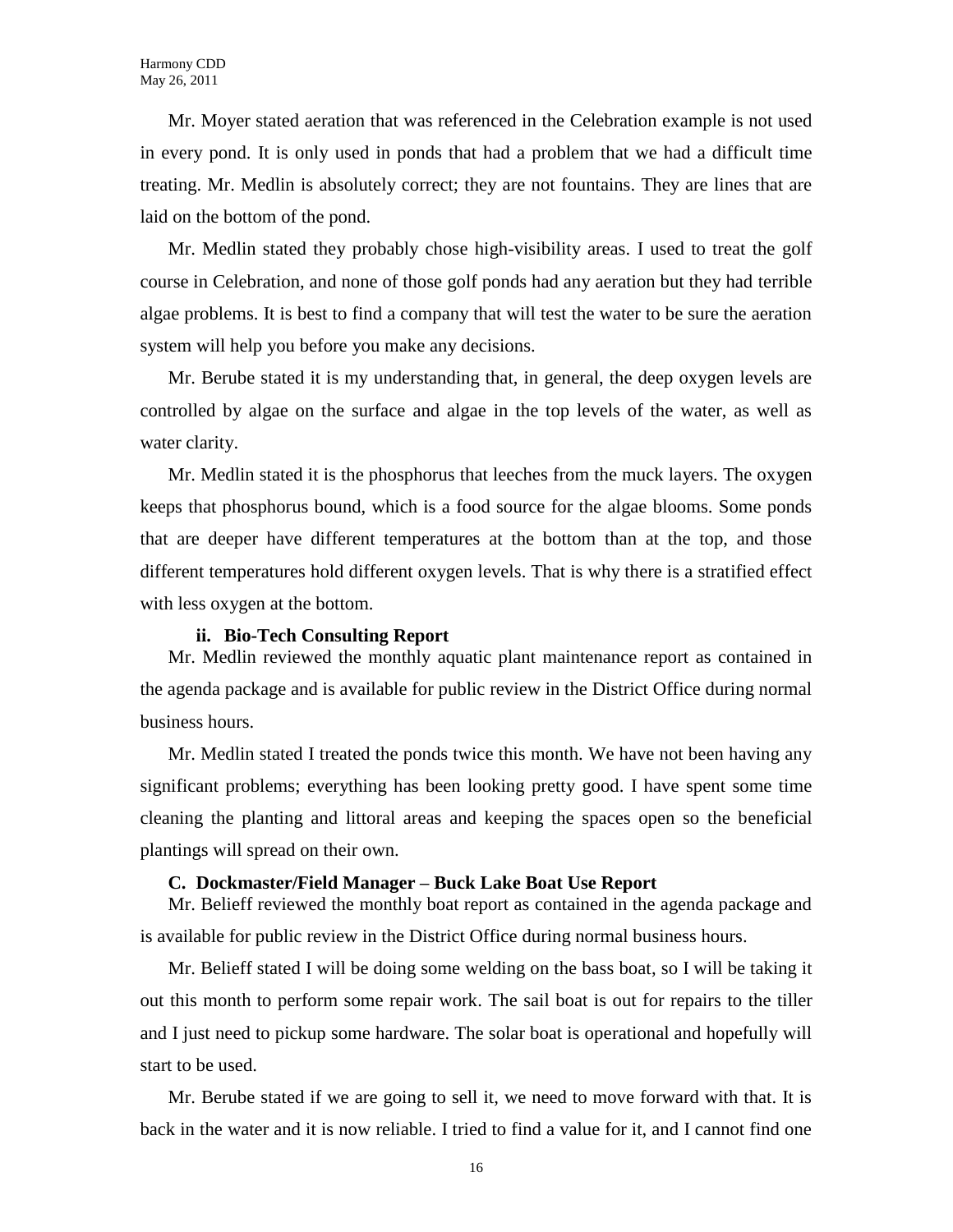for sale anywhere. It cost \$12,000 in 2002, but it would surprise me if we could get \$1,000 out of it.

Mr. LeMenager stated as I have indicated previously, what I do not want to do is throw good money after bad. If I look at the various and sundry things we have spent money on since I have been on the Board, the one huge purchase was the swingset. That is the one thing that obviously had a huge return for our investment. If the solar boat is used five times a year at a cost of \$1,000 to repair, that is \$200 dollars for each trip, which is not something we can afford.

Mr. Berube stated when you look at the overall cost of the boats, which has decreased a lot, it is still a fairly expensive per-trip ratio. My concern is that I believe Mr. Belieff and residents had reservations about the reliability of the solar boat in the past, so people shied away from using it. Now it is reliable and everything looks good. Perhaps we need to promote it more. If we want to make the decision to sell it, we can do that. Right now, it does not cost anything to leave it sitting there.

Mr. LeMenager stated I agree.

Mr. Berube stated we have other boats that sit there. My concern is that we will get rid of it and not receive much for it. Will it save maintenance in the future? Yes, probably. If we put it on eBay, the bids may only reach \$1 unless we specify a minimum. I do not know how to sell it.

Mr. Walls stated if it is in good working order and is not costing anything to having it sitting there, then we are probably only looking at replacing batteries every couple years.

Mr. Berube stated they are Odyssey batteries and should last several years.

Mr. Walls stated I think we should promote it and do the best we can to make people aware of it. You are not finding them for sale because it is a supply/demand issue; no one wants them. I would suggest we keep it and try to promote people using it.

Mr. Evans stated include that in the boating orientation.

Mr. Belieff stated everyone likes to see it on the water.

Mr. Berube stated perhaps next month in the Harmony Notes, we can include a picture and have a promotional narrative on the solar boat.

Ms. Kassel stated perhaps the next time the pontoon boat is taken out on an evening for a conservation trip, we should include the solar boat, as well.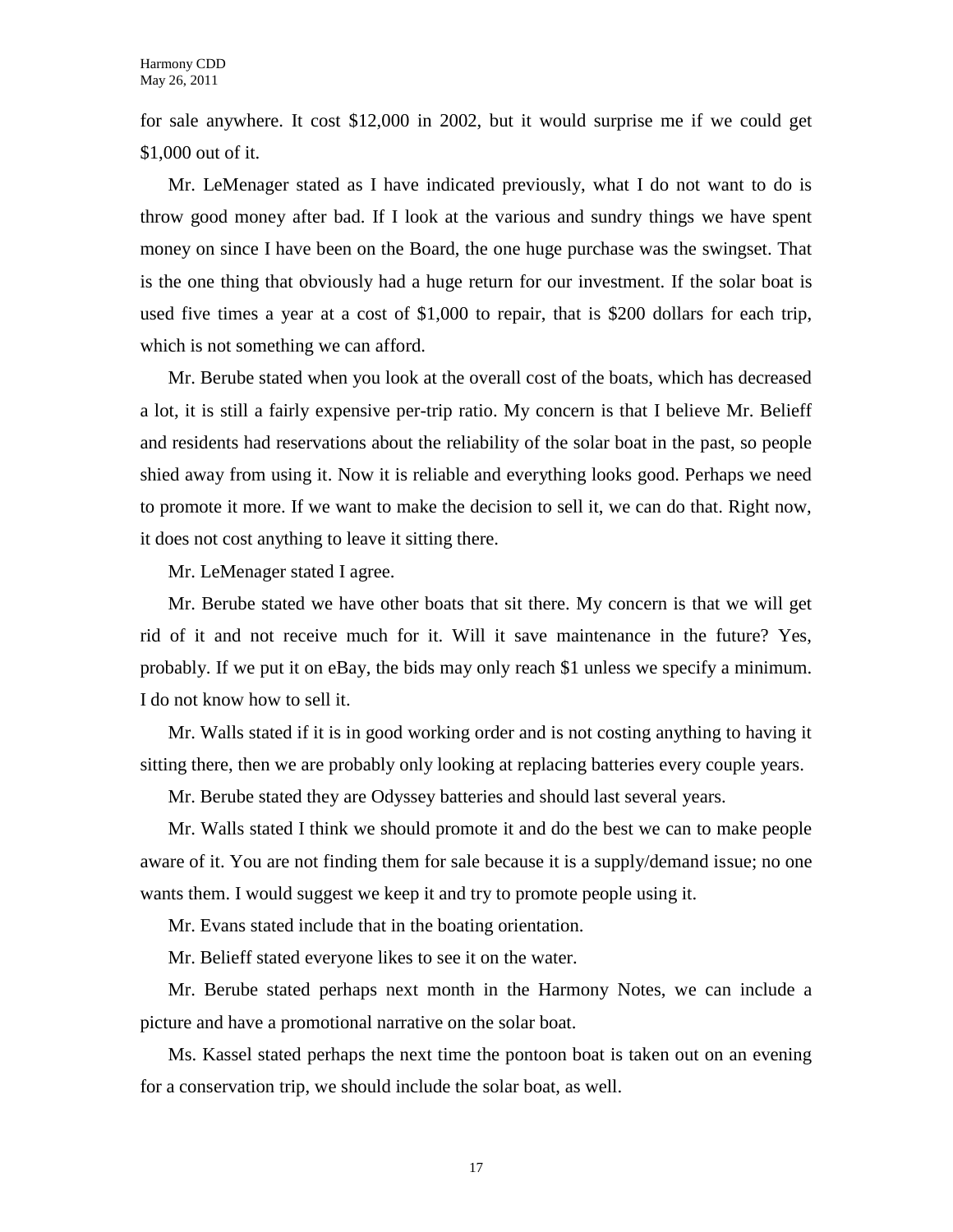# **A. Fiscal Year 2012 Budget**

# **FOURTH ORDER OF BUSINESS Presentation of the Fiscal Year 2012 Budget**

Mr. Moyer stated this Board is familiar with the process, and we are at the beginning of the process. Management has authored the budget for the Board's consideration. It is very similar to the work program that we are currently operating under. I will distribute a revised version that includes a couple changes that I made but unfortunately did not make it into the budget included in your agenda package. These changes are not major. I reduced street lighting electricity by \$10,000. For miscellaneous security enhancements, the number of \$30,000 was included last year but I do not believe we are going to spend \$30,000 on that item. I do believe we will need to spend something as we go through the debugging process, so I reduced that line item by \$20,000. I took the savings of those two items and put that into capital outlay—other. These are not substantive changes, but I think they more or less reflect what I anticipate the District spending in the next fiscal year. The hearing is proposed to be at your August meeting, so you will have two more opportunities to discuss this budget. If you have reviewed the budget and want to make comments now, that is certainly appropriate. For both the June and July meetings, the agenda will include a discussion item for the proposed fiscal year 2012 budget, so you can make your comments at either of those meetings in preparation for the public hearing in August when the budget needs to be finalized.

# **B. Consideration of Resolution 2011-04 Approving the Fiscal Year 2012 Budget and Setting a Public Hearing**

Mr. Moyer read Resolution 2011-04 by title into the record.

Mr. Moyer reviewed Resolution 2011-04 approving the fiscal year 2012 budget and setting a public hearing for August 25, 2011, at 6:00 p.m. The two operative words are "approve" and "adopt." This Resolution merely approves this budget; it does not adopt the budget. At the August meeting, the Board will formally adopt the budget. By approving the budget, you are not doing anything more than setting the public hearing.

Mr. Berube stated last year we discussed the budget in our meetings, and I still had the feeling that we shortchanged those discussions because of the time constraints of meetings. Because this budget is so important, perhaps we should discuss it at a separate workshop.

Mr. LeMenager stated we did that a couple years ago.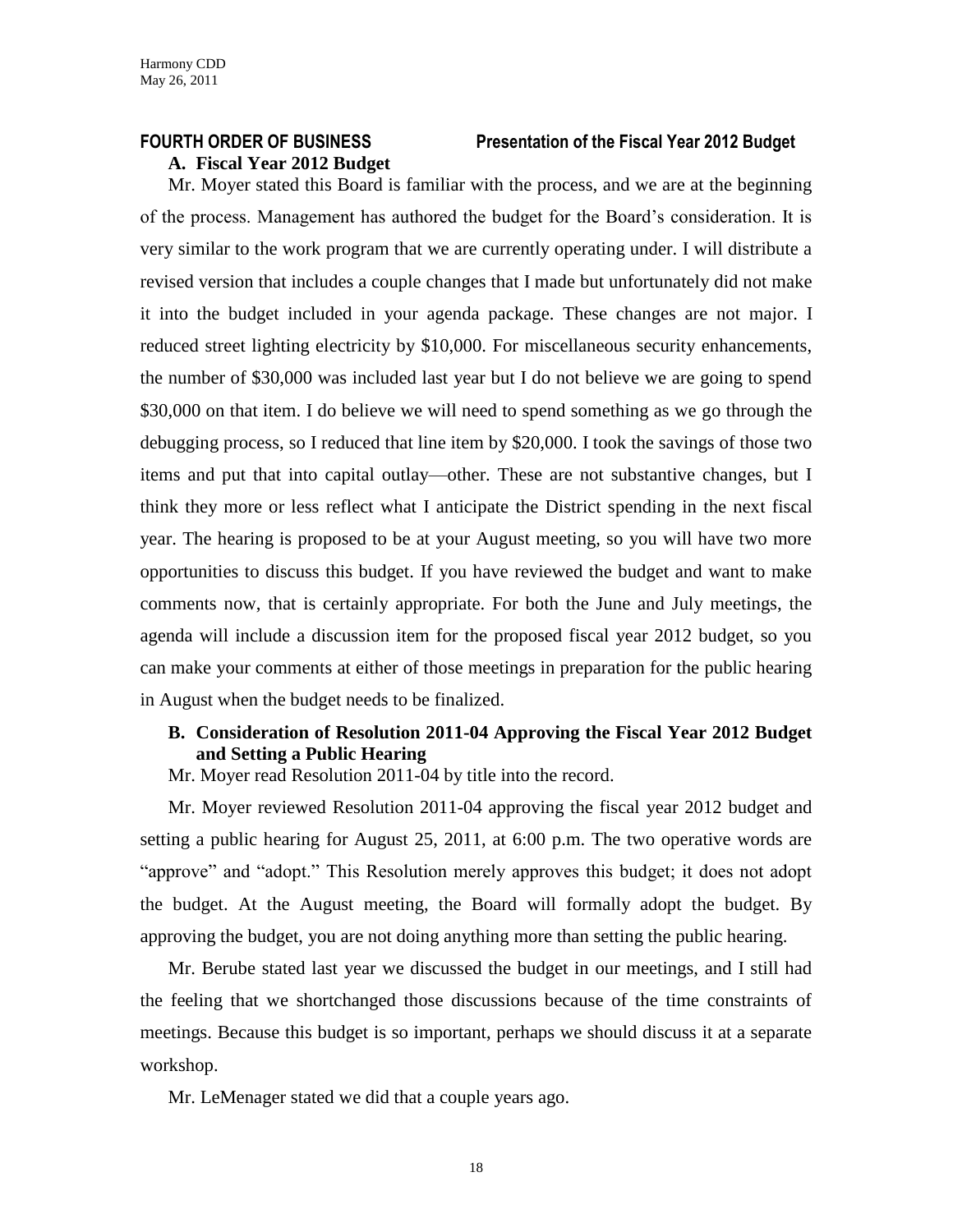Mr. Berube stated I am sure Mr. Walls will have some input because he deals with governmental budgets as his career. I do not want to try to squeeze these discussions into our regular meetings because we are so conscious of the time element. I think it is important and I think we should meet for a couple hours to review it in detail.

Mr. LeMenager stated the last time we did it, I recall we held the workshop on a separate day. We had that one workshop where we focused on the budget line items. It is not a bad idea.

Mr. Berube stated this budget is several million dollars and there are a lot of line items. The manager did a great job of balancing what we did last year and putting it into this year's budget, but I think we need more review and I think there are some items that need to be inserted.

Mr. LeMenager stated I will make the same comment that I made last month. To the extent you have special projects or things you would like to see done, this is the time to suggest those things to the Board. We have adopted a stance over the past few years of having no increase in the maintenance assessments. This draft includes a small increase.

Mr. Moyer stated actually there is a little bit of a decrease.

Mr. LeMenager stated no, the decrease is because the capital portion decreased slightly but the operations and maintenance portion increased a little. I think we want to make sure the operation and maintenance assessment does not increase.

Mr. Moyer stated those numbers may be that way in the aggregate, but not on an individual basis.

Mr. LeMenager stated yes, you are correct; I read it wrong.

*After a brief discussion, the Board selected a budget workshop to be scheduled for Thursday, June 23, 2011, from 3:00 p.m. to 5:00 p.m.*

Mr. Evans stated I think that is a good idea because it will give us time to think over all these budget line items.

Mr. Walls stated Exhibit A for the allocation of fund balances, it shows \$135,000 for renewal and replacement reserves. Last year it was also \$135,000, so was the intent to add that amount every year or to have one single addition of \$135,000 and that is our reserve amount?

Mr. LeMenager stated the intent is to add it every year.

Mr. Walls stated then the fund balance should be \$270,000.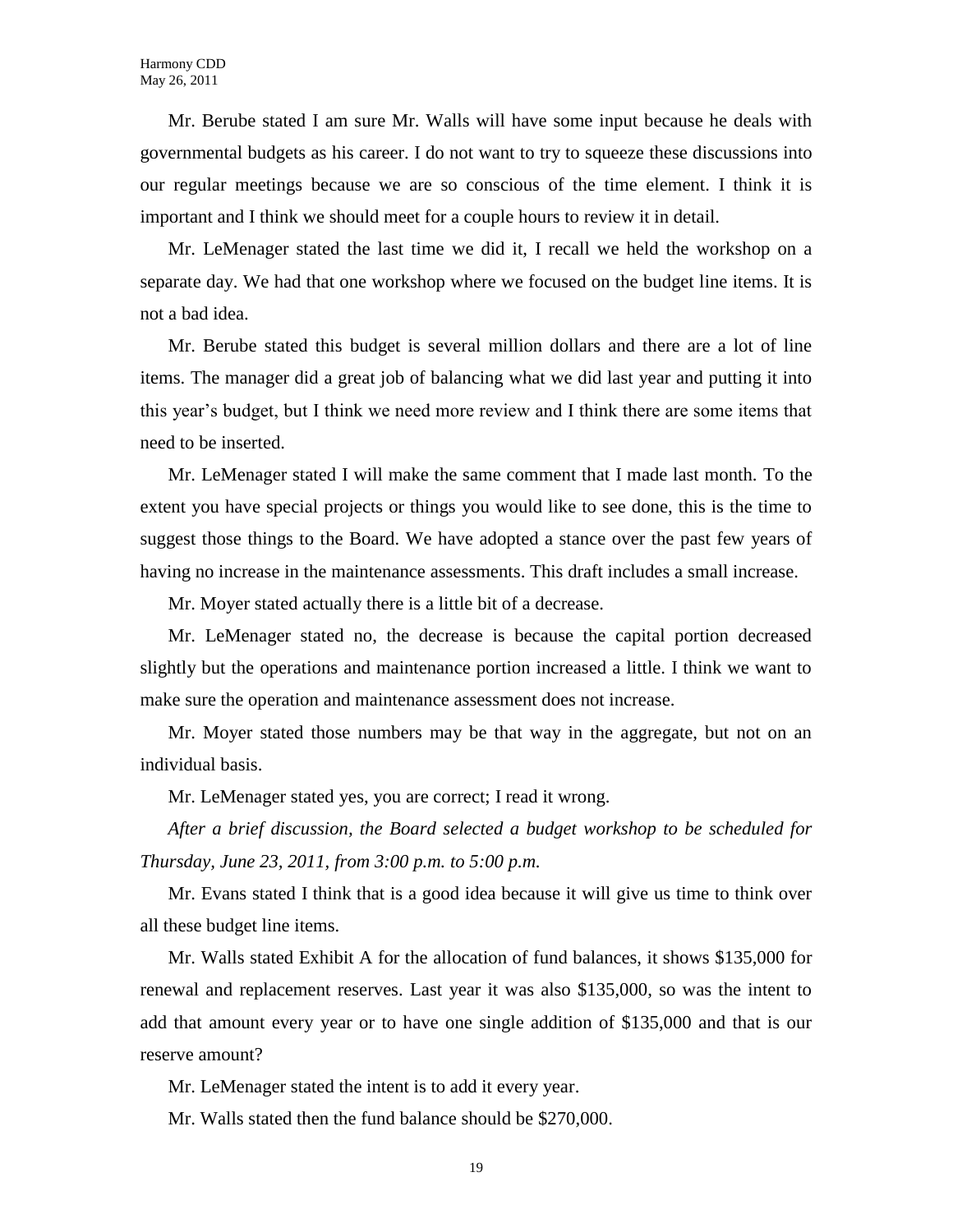Mr. LeMenager stated I do not know if we were adding \$135,000 every year or if that amount represented several years' accumulation to get to that number.

Ms. Kassel stated the balance should still reflect a higher dollar amount.

Mr. LeMenager stated that is correct.

Mr. Walls stated the assigned fund balance for renewal and replacement is only \$135,000 for next year, so that number should be changed.

Mr. LeMenager stated I am not sure if it should be \$270,000 or not. I do not recall the annual increase. That was provided by Mr. Steve Boyd. I would ask Mr. Moyer to request Mr. Boyd to update the renewal schedule that he prepared last year. That would be good input.

Mr. Walls stated the only question is, are we adding to that every year.

Mr. LeMenager stated yes, that is the intent. You are correct that it needs to increase.

Mr. Berube stated the number I recall is \$25,000 annually. The balance came to \$135,000 from some multiple.

Mr. Evans stated we had a carry-forward surplus. We determined that we needed a reserve fund and we also needed to set aside monies for insurance so that we could lower our annual premium. When we started looking at the replacement costs for our facilities over an extended period of time, we determined we needed to gradually start building up our reserves for that purpose.

Mr. Walls stated I understand all that but the number is the same as it was last year.

Mr. Moyer stated the purpose of this report is to look at undesignated fund balance, which has \$294,000. If you want to allocate a portion of that to a reserve account, you can do that. We are going to add \$150,000 in undesignated fund balance. This Board can designate what you want that money to apply to in terms of reserves. There is a GASB directive that tells you how to deal with those reserves. My prejudice has always been to maintain the most flexibility by leaving it in undesignated fund balance. You can designate it for any purpose, but once you do that, that money is reserved for that specific purpose for that reserve fund.

Mr. Walls stated the first-quarter operating capital increased by \$50,000 from last year. Our liability insurance also increased this year. Perhaps we can increase the insurance reserve. I do not know if that will help us with the insurance premium if we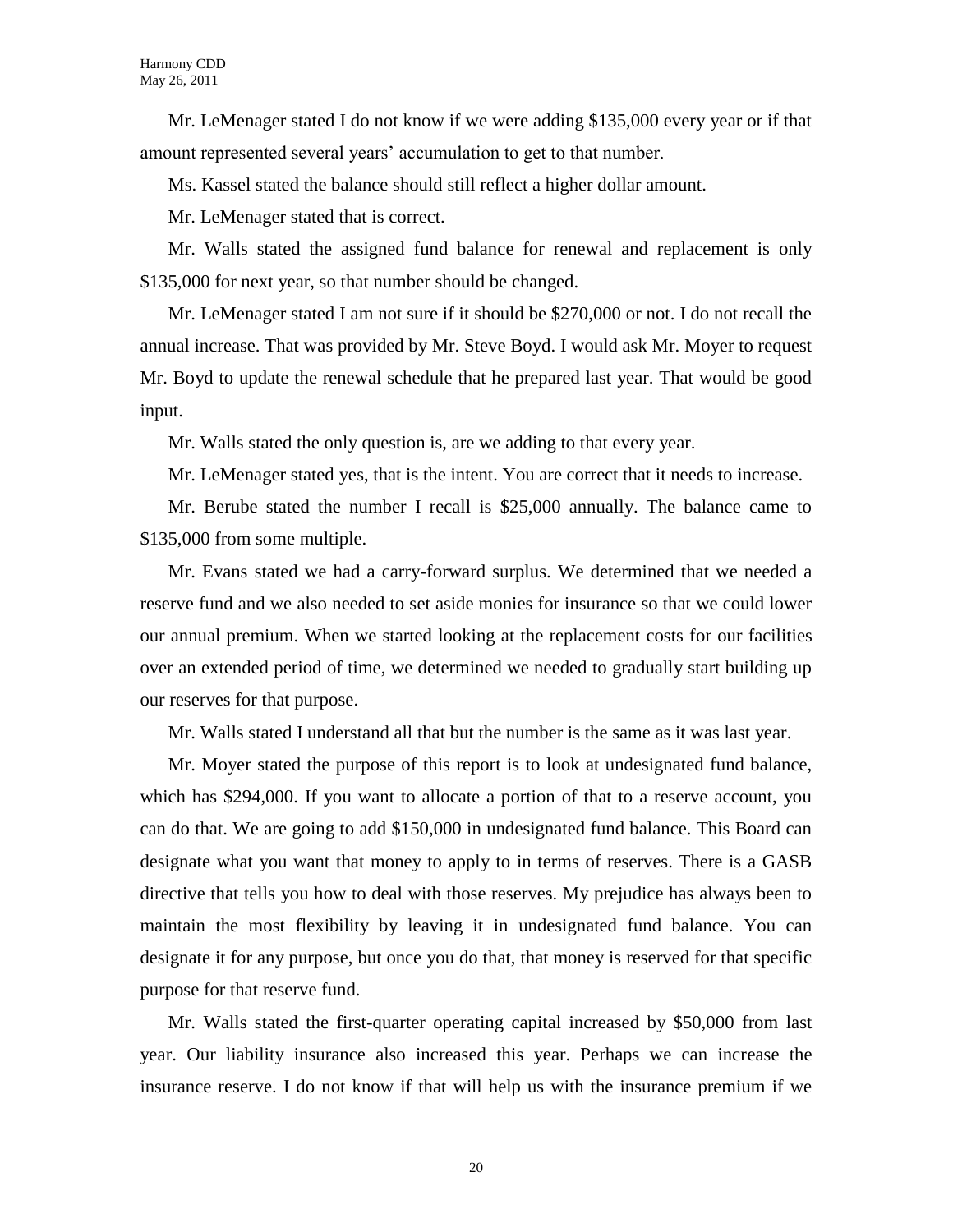increased that reserve. I do not know that we need to increase first-quarter operating capital.

Mr. Berube asked do you want to increase the deductible?

Mr. Walls stated yes. If we have that money that appears we are putting it into firstquarter operating expenses just to put it somewhere, I suggest we put it into insurance.

Mr. Evans stated that is not correct. The purpose of the first-quarter operating expenses is to pay the bills before we receive funds from the tax collector.

Mr. Walls stated but this budget proposes to increase that an additional \$50,000 from what was budgeted last year.

Mr. Moyer stated we discussed this item last year. We have a budget of \$1.5 million, so if you take one-fourth of that, it is about \$350,000. The reason we were comfortable with what we budgeted last year is we will continue to collect the direct assessments from the developer. So we know that each month we will receive some of that money, but I thought the direction from the Board was that we wanted to start building that up so as the developer payments are reduced and are on the tax roll, we correspondingly increase the tax collector assessments so that at the conclusion of that process, we will have sufficient monies allocated for first-quarter operating expenses.

Mr. Walls stated I am not making any suggestions, just asking questions.

Mr. Moyer stated those are all good comments, and we can discuss them at the workshop. I will add an agenda item to include a discussion on how to deal with reserves, and I will circulate to the Board the GASB 34 on what it means to designate reserves and how you have to handle that.

Ms. Kassel stated you provided that to us last year, also.

Mr. Walls stated I am familiar with it so I do not need a copy.

Ms. Kassel stated the purpose was to give us flexibility having undesignated funds versus reserves, but I see your point. My concern with undesignated funds is that it can get spent without thinking that we will need it for reserves. This particular Board is not going to do that unless it is absolutely necessary.

Mr. Walls stated we do something different at the County level. We budget every single dollar into some type of reserve, whether it is a reserve for contingency or other category. That helps me know where the money is going. We can discuss this further at the workshop.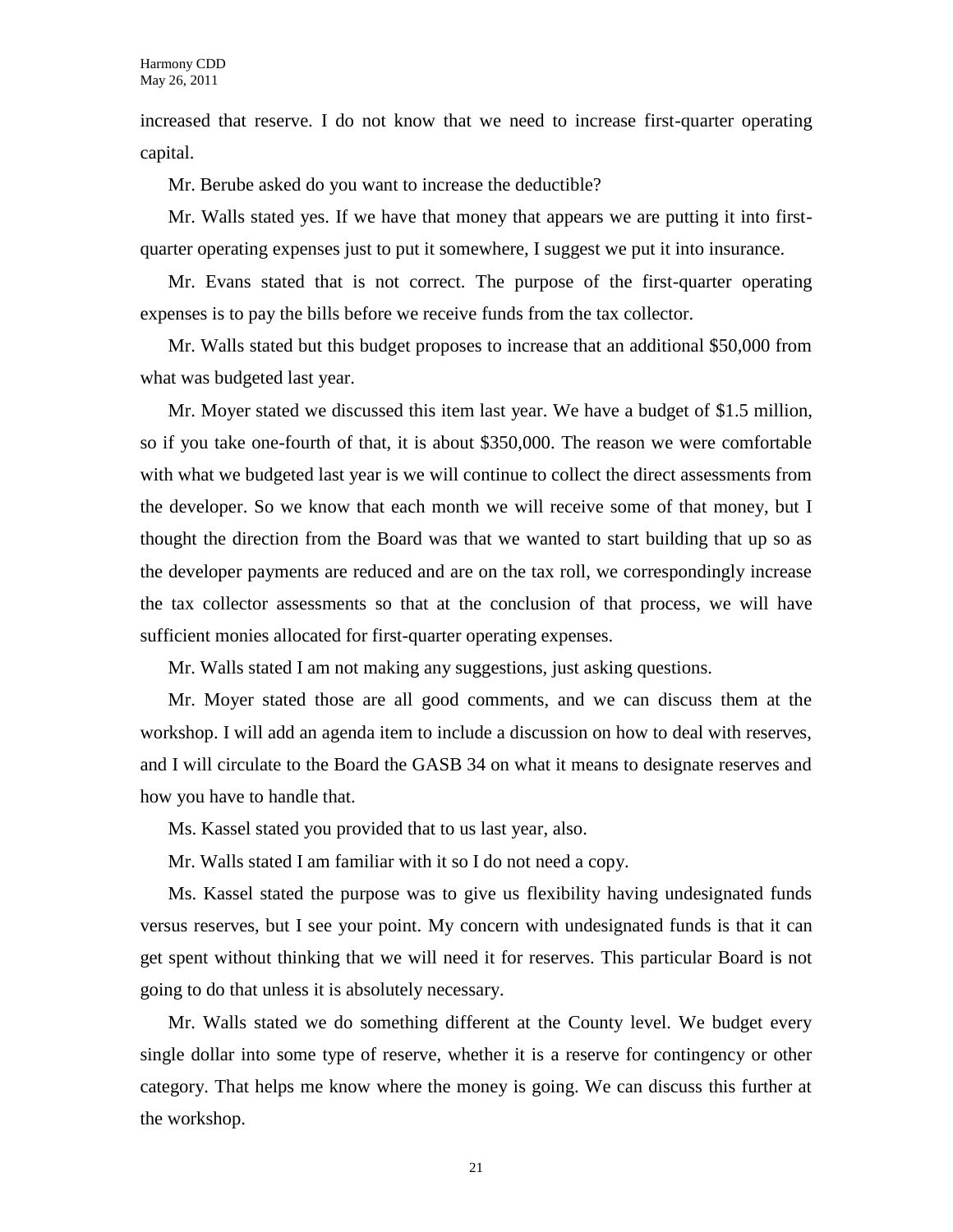On MOTION by Mr. LeMenager, seconded by Mr. Walls, with all in favor, unanimous approval was given to Resolution 2011-04 approving the fiscal year 2012 budget and setting a public hearing for Thursday, August 25, 2011, at 6:00 p.m.

# **FIFTH ORDER OF BUSINESS Discussion Items**

There being none, the next order of business followed.

# **SIXTH ORDER OF BUSINESS District Manager's Report**

# **A. Financial Statements**

Mr. Moyer reviewed the financial statements, included in the agenda package and available for public review in the District Office during normal business hours.

# **B. Invoice Approval #133 and Check Run Summary**

Mr. Moyer reviewed the invoices and check summary, which are included in the agenda package and available for public review in the District Office during normal business hours, and requested approval.

Mr. LeMenager stated there is an invoice for Digital Assurance. What is that for?

Mr. Berube stated we pay that every year for the dissemination of reports.

Mr. Moyer stated that is related to the bonds. We have to provide information to the clearing house that makes that type of information available to bondholders.

Mr. LeMenager stated there was an invoice for Gary's Lock and Safe. Which locks were replaced? The invoice does not specify a location.

Mr. Berube stated they had to rekey some of the locks on the pool gates when the new gates were installed. Those new locks had to be keyed to match our keys. Those new locks did not work and were replaced again this week because the locks they provided were not a good quality.

Mr. LeMenager stated we received an invoice from the Orlando Sentinel for \$300 for an advertisement, but the copy was not legible so I was not sure what we were advertising.

Mr. Moyer stated that was for the rulemaking hearing to adopt your rules.

Mr. Berube stated we have discussed this before with regard to the Orlando Sentinel and they do not give us any consideration for classified advertising pricing. There is a local newspaper, the Osceola News Gazette, that is delivered to every home here and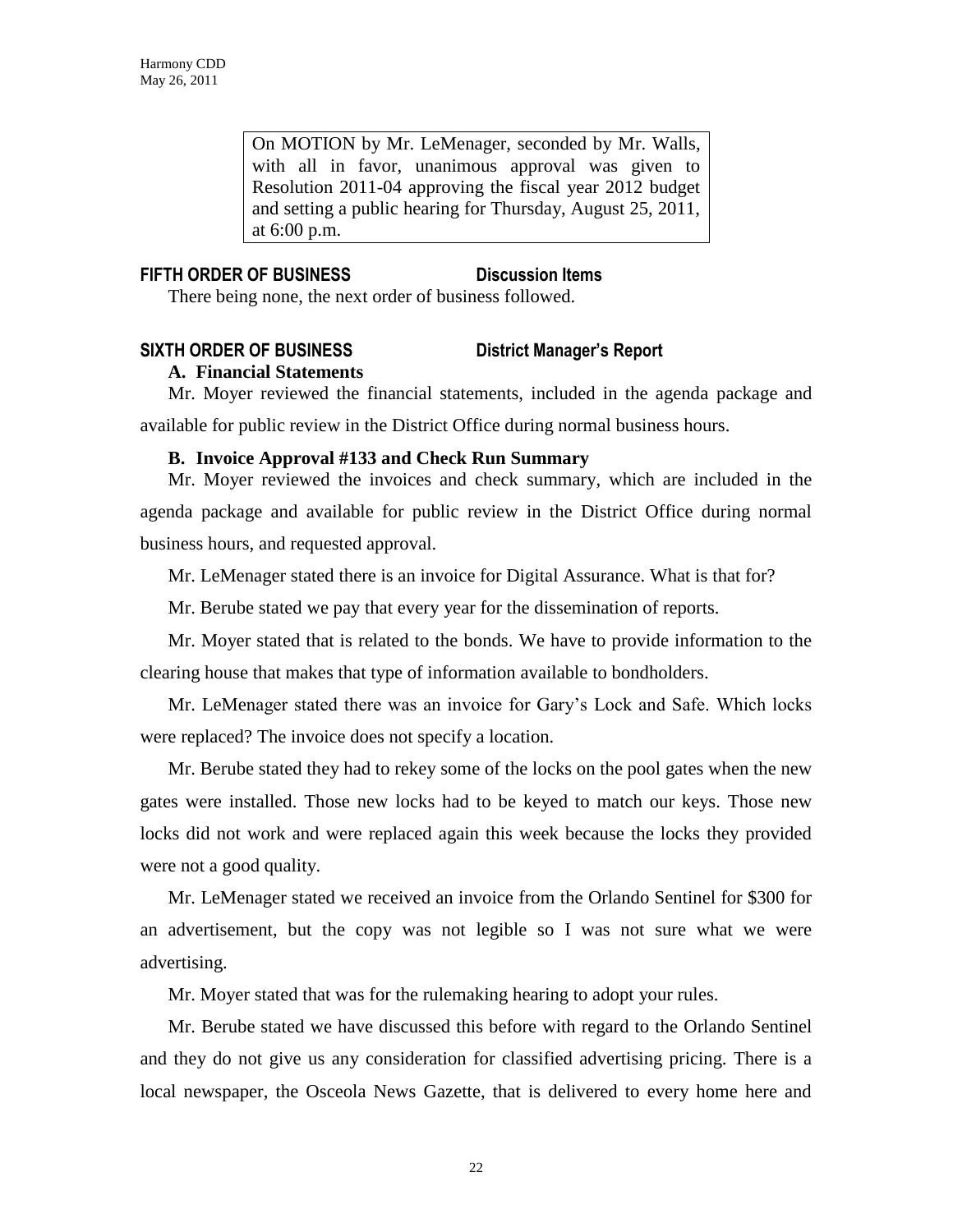does include legal advertisements. They also print the Harmony Notes and deliver it. Is there some reason we cannot shift our newspaper notices to that local newspaper?

Mr. Moyer stated we will need to check on whether it is considered a newspaper of general circulation within the County. Usually periodicals that are published twice a week are not considered newspapers of general circulation, but we will check on it. We will ask them that question to prove to us that they meet the requirements of Florida law for that purpose.

Mr. Walls stated they do publish advertisements for Osceola County for meetings and changes.

Mr. Moyer stated if it meets the requirements of Florida law, I am more than happy to publish in the Osceola News Gazette.

Mr. Berube stated the key is they deliver that newspaper to every home here twice a week, whether or not they read it. There is a far better circulation here than with the Orlando Sentinel. I cringe when I see invoices from the Orlando Sentinel.

Mr. Moyer stated they are very expensive.

Mr. Berube stated even if we find out the Gazette is no cheaper, if we can, I would rather give our business to the hometown company.

> On MOTION by Mr. Walls, seconded by Ms. Kassel, with all in favor, approval was given to the invoices as presented.

#### **C. Public Comments/Communication Log**

Mr. Moyer reviewed the complaint log as contained in the agenda package and is available for public review in the District Office during normal business hours.

Ms. Kassel asked do I understand on this list that on May 17, 2011, someone called to complain about the music from the ice cream truck and called the District office?

Mr. Moyer stated yes.

Mr. Berube asked what did we do about it?

Mr. Tome stated we directed them to the County.

Mr. LeMenager asked is the splash pond actually working? It seems like it is not working from time to time.

Mr. Berube stated yes, it has some sort of a cycle to it, something like 45 minutes on and 15 minutes off.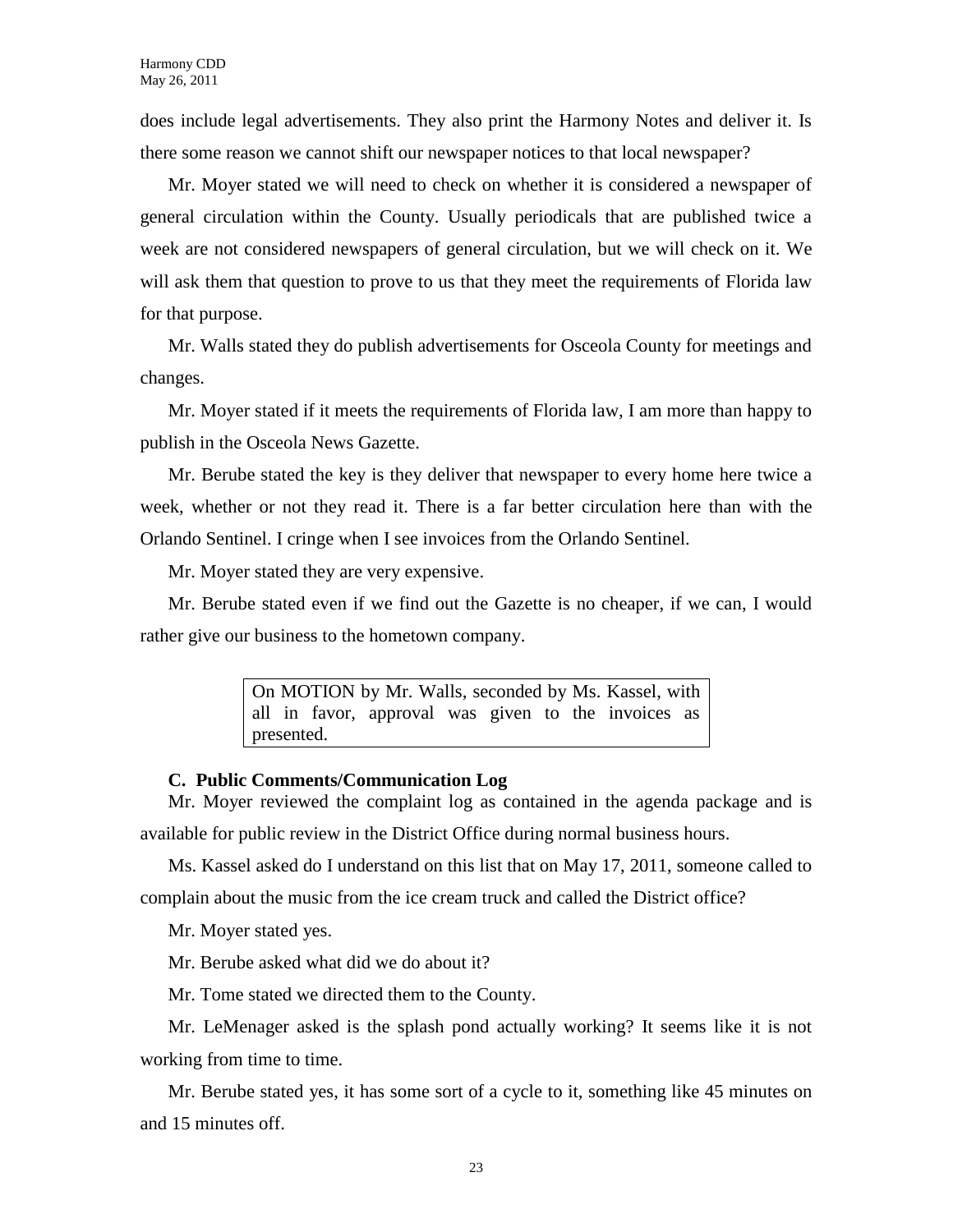Mr. Haskett stated it is working fine now.

Mr. Berube stated there was an issue with the timer where it was five hours off, but that was corrected.

#### **D. Report on the Number of Registered Voters – 615**

Mr. Moyer stated we are required annually to request from the Supervisor of Elections the number of registered voters. It is interesting information now, but the purpose of it in the earlier years of the District is when the District is six years old and has at least 250 registered voters, it changed the way we elect Supervisors to how we are doing it now, by a General Election with a registered-voter format. The law does not say that once you meet the threshold that you can stop requesting this information. It is a way for you to monitor how the community is growing.

Ms. Kassel stated for the benefit of the audience, there are now 615 registered voters as of April 15, 2011.

Mr. LeMenager stated that is an increase of 44 over last year.

Ms. Kassel stated someone indicated that we have 1,200 residents. How was that information obtained?

Mr. Tome stated there was a bit of random science to that calculation. We pieced together information from the number of registered voters, the number of students who live in the community who attend the schools which is available from the school District, and applying a bit of science to it. The sign indicating 1,200 is noted as an estimate, but it is close.

### **SEVENTH ORDER OF BUSINESS Staff Reports**

#### **A. Attorney**

### **i. Legislative Update**

Mr. Qualls stated the Legislative Session is over. There was a Bill, Senate Bill 224, sponsored by Senator Dean. It passed but has not been signed by the Governor yet. Once a Bill is presented to the Governor, he has 15 days to act on that Bill. The Legislature controls the flow of what goes to the Governor, and this is not a Bill that is not high on their list since it has not been sent to the Governor yet. This Bill will have some changes regarding the posting of the District budget on the official District website, and I need to review it further. The changes are primarily in Chapter 189, Florida Statutes. I want to see how it tracks with Chapter 190, Florida Statutes. It is essentially a bill to deal with budgets at all levels of State government and to make sure those budgets are posted on a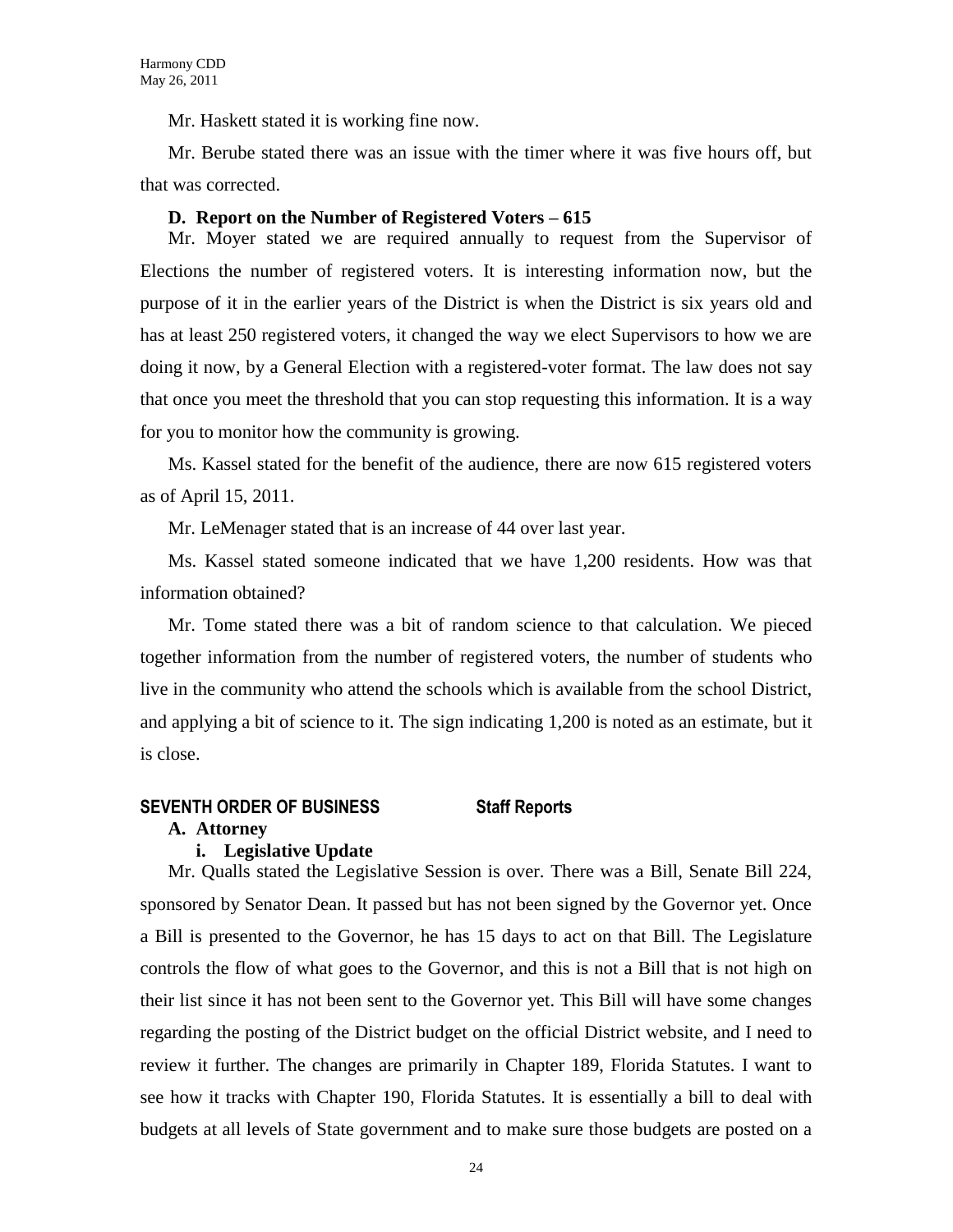website. The budget is public record anyway, so someone could request it and post it on their own website. I do not see any real issues with this, but it is something that needs to be monitored. Your budget will need to be posted on the website, and I believe the requirement is that it be posted at least two days prior to the budget hearing. It is a little premature because the Governor has not yet acted on this Bill, but I wanted to bring it to your attention.

#### **ii. Budget Workshop Advertisement**

Mr. Qualls stated related to the workshop that was just scheduled, and this is something the District Manager always does, but pursuant to Rule 1.4(1), that workshop needs to be advertised at least seven days prior to the workshop.

#### **iii. Chapter 4 Adopted Rules Relating to Park and Recreational Facilities**

Mr. Qualls stated I included the rules in the agenda package, but one thing is missing. Everyone needs to understand that these rules were adopted pursuant to the procedures outlined both in your existing rules and in Florida Statutes. You followed that procedure precisely, and I think it is important to let the residents know that was done. I will include a brief note to that effect. These are a set of rules within your overall rules, so these need to be referred to as Chapter 4 dealing with park and recreational facilities. These rules were adopted subject to any grammar tweaks. I reviewed this in depth and asked a law clerk in our office to also review them. He noticed a few things, so as you notice anything of that nature, please let me know.

#### **iv. No Fishing Signage**

Mr. Qualls stated I was asked to look into the language for the No Fishing signs, and I brought a draft. First, you need to state the name of the District. Second, it needs to say "no fishing." We need to cite the rule, which is now Chapter 4, rule 2.3 that prohibits fishing. I did a lot of research on this because I was wrestling with how you balance the fact that they are public facilities with something like trespass, which to me indicates private property. Because these are public facilities, the public is always invited on the premises. I came across a case where this portion was upheld by the Supreme Court that says even though you invite people onto your property and they decide to "rape, pillage and steal" as quoted in the case, then they are no longer invitees. That is also how to address the concerns of Mr. Walls. People are allowed to walk around the ponds so how are we going to say no trespassing, which will send a message that people cannot walk. The way you do that is to say fishing constitutes trespassing and then cite the section of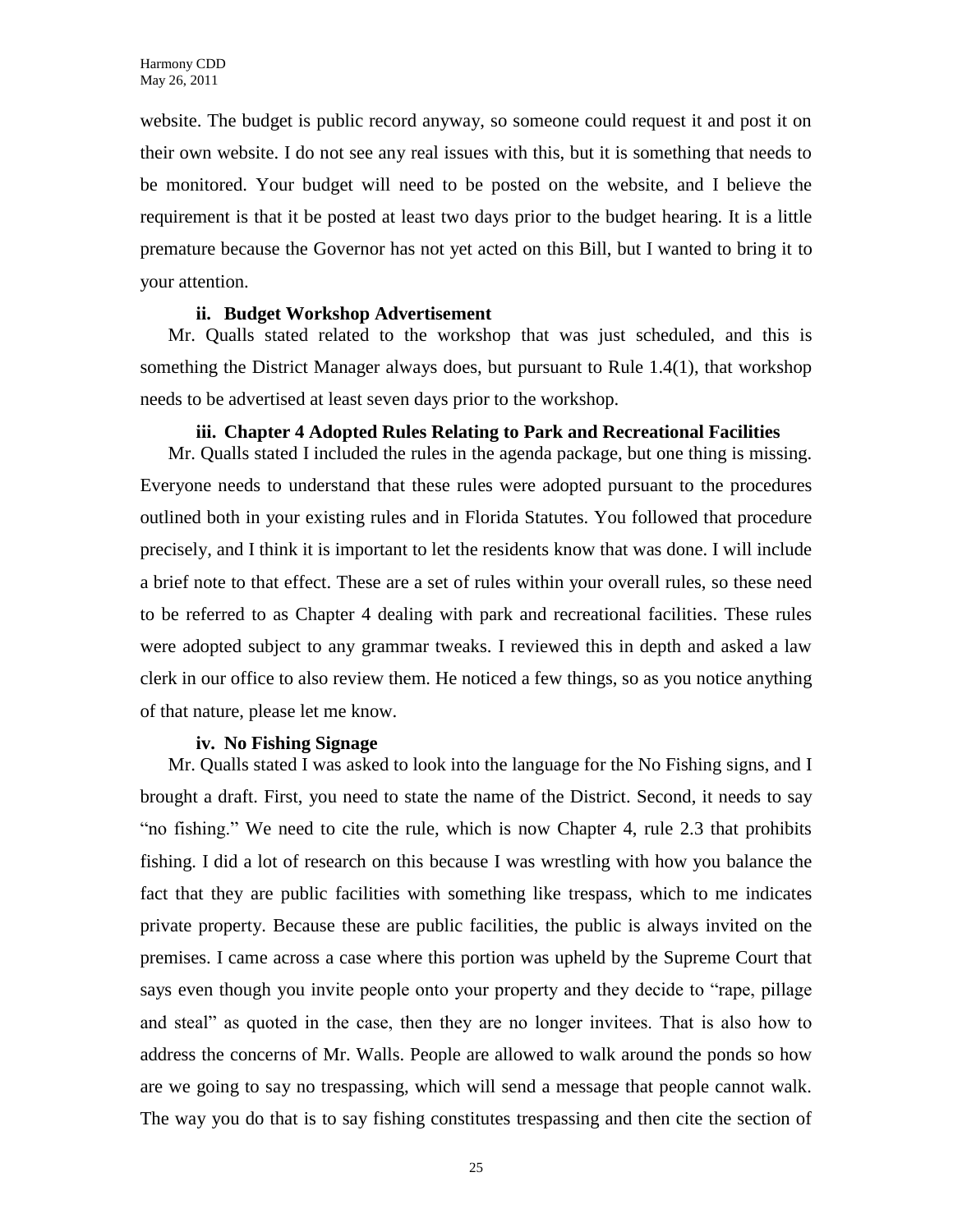Statute. As far as the other requirements, the lettering needs to be at least two inches and the signs need to be posted not less than 500 feet apart. I do not know if that is circumference or diameter, but use your best judgment. I will provide this information to Mr. Golgowski and Mr. Haskett prior to ordering the signs.

Mr. LeMenager stated the sign does not actually say No Fishing.

Mr. Qualls stated fishing is prohibited in the rules.

Mr. LeMenager stated I understand that, but we are talking about posting a sign in the ground. Should it actually include "no fishing" on the sign?

Mr. Qualls stated yes, it will state "no fishing" as well as the citation for the rule. I have the Supreme Court case if anyone is interested.

Ms. Kassel stated I asked Mr. Moyer to raise the request we received from Ms. Jeanna McGinnis to sign her pond. There were two emails she sent to the Board, one about early morning fishing and one about someone baiting an alligator and throwing food out, when the alligator started pursuing the person, who then fell right as the alligator was approaching him. Nothing ended up happening, but she requested that we immediately start posting signs around the ponds.

Mr. Berube stated I walked that pond and there are two alligators in that pond that clearly are not afraid of people. They followed me around the shoreline and they were watching me. I got within two feet of them and they both stayed there in the water. I think they were expecting me to feed them.

Ms. Kassel stated that is one of the results of allowing fishing in the ponds.

Mr. Walls stated that is an assumption.

Mr. Berube stated I think they were looking more for food than a fishing hook, but there are two alligators in that pond that are friendly.

Mr. Evans stated I will ask Mr. Tome to work with Mr. Haskett and Mr. Golgowski to put together some signage that will be attractive that perhaps the developer can mirror something similar for the golf course ponds so that it is consistent.

Mr. Berube asked is the language for the sign limited to just what Mr. Qualls presented, or can there be additional words on there?

Mr. Qualls stated yes, there can be additional wording.

Mr. Berube stated my thought is to put at the top of the sign "for your safety and the safety of others, no fishing."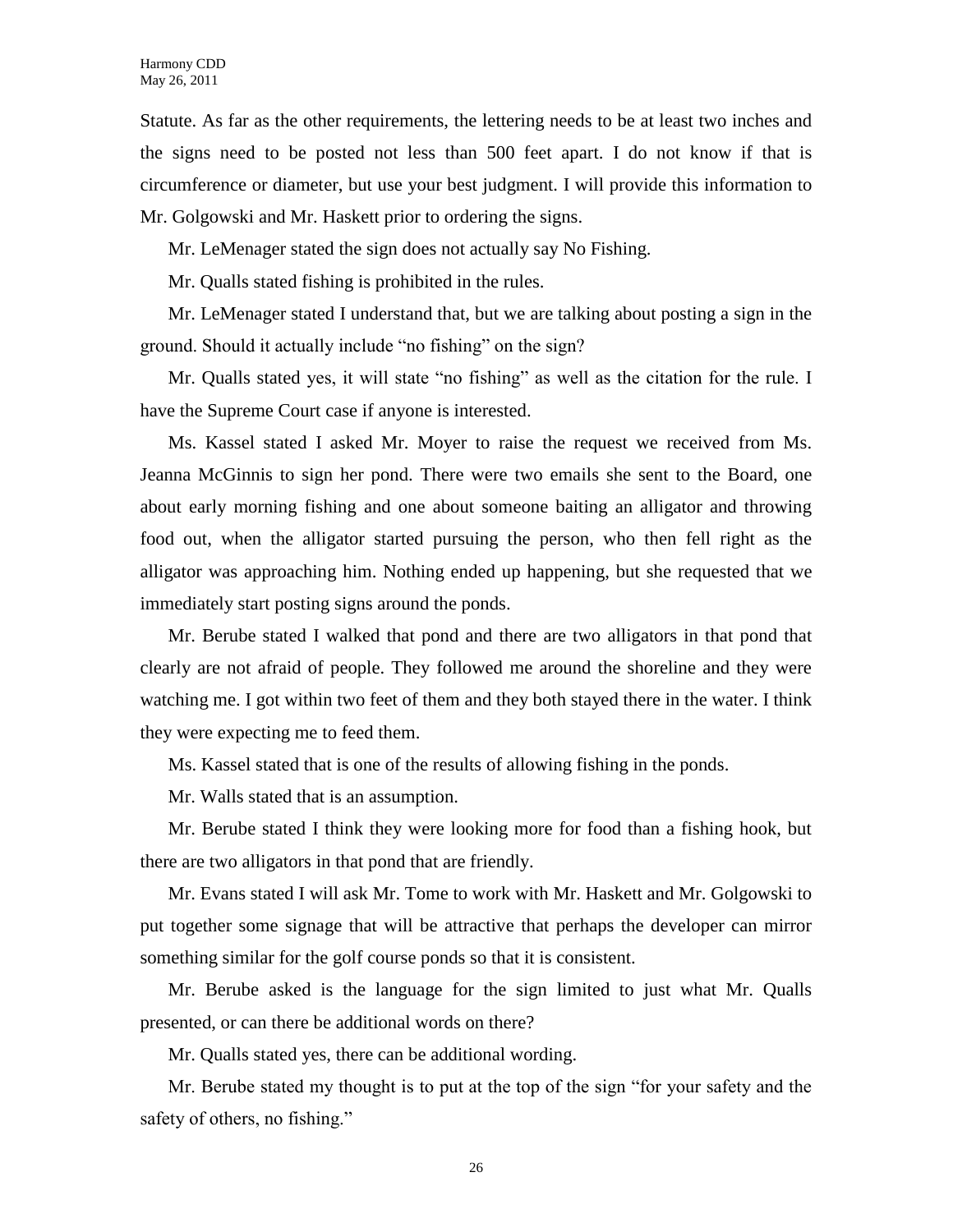Mr. Qualls stated the only things that are required are the name of the District as the owner of the pond, the citation to the rule, and the word "trespass."

Ms. Kassel stated I think you have to also cite the Florida Statute, as well.

Mr. LeMenager stated it is included on his mockup.

Mr. Qualls stated if you want to add additional verbiage, that is fine.

Ms. Kassel stated as long as the letters are two inches.

Mr. LeMenager stated before we spend thousands of dollars on signs, I wholeheartedly support installing signs for the pond behind Bracken Fern and doing that as soon as possible. I am not sure I support spending money on signs for other more remote areas that do not back up to houses. Frankly, I think we have too many signs. It is getting over the top in terms of signs everywhere. I am happy to authorize staff to take care of the big problem pond behind Bracken Fern. Before we spend a lot of money on signs for the pond way over in the corner that no one goes to, I do not want to spend a lot of money for those signs.

Mr. Evans stated let us get a sign design and determine the cost. I am open to suggestions on language, what they will look like and what they will cost. If the golf course wants to put signs in their ponds, at least we can get a consistent look to the sign. Once we have some options, then we can determine what those costs will be to get them installed.

Ms. Kassel stated it could be the cost is lower the more signs you make.

Mr. Evans stated that is correct, but we need some information on what those costs will be.

Mr. Walls stated our rules did not address swimming in ponds. Can we add no swimming to the sign? I see a lot of people swimming in the ponds. It is something to consider. I have two changes for the rules to submit. Page 2, section 3 for access cards, it says in order to use the District Buck Lake dock and boat facilities, each user shall first obtain a picture ID, but we do not say anything about the pool facilities.

Mr. Qualls stated I thought we addressed that in a different section. If not, I will add that into these.

Mr. Walls stated page 3, section 3.1.4 regarding renter status, it is unclear to me. I recall from the minutes that we wanted for them to provide their lease and photo identification at a minimum.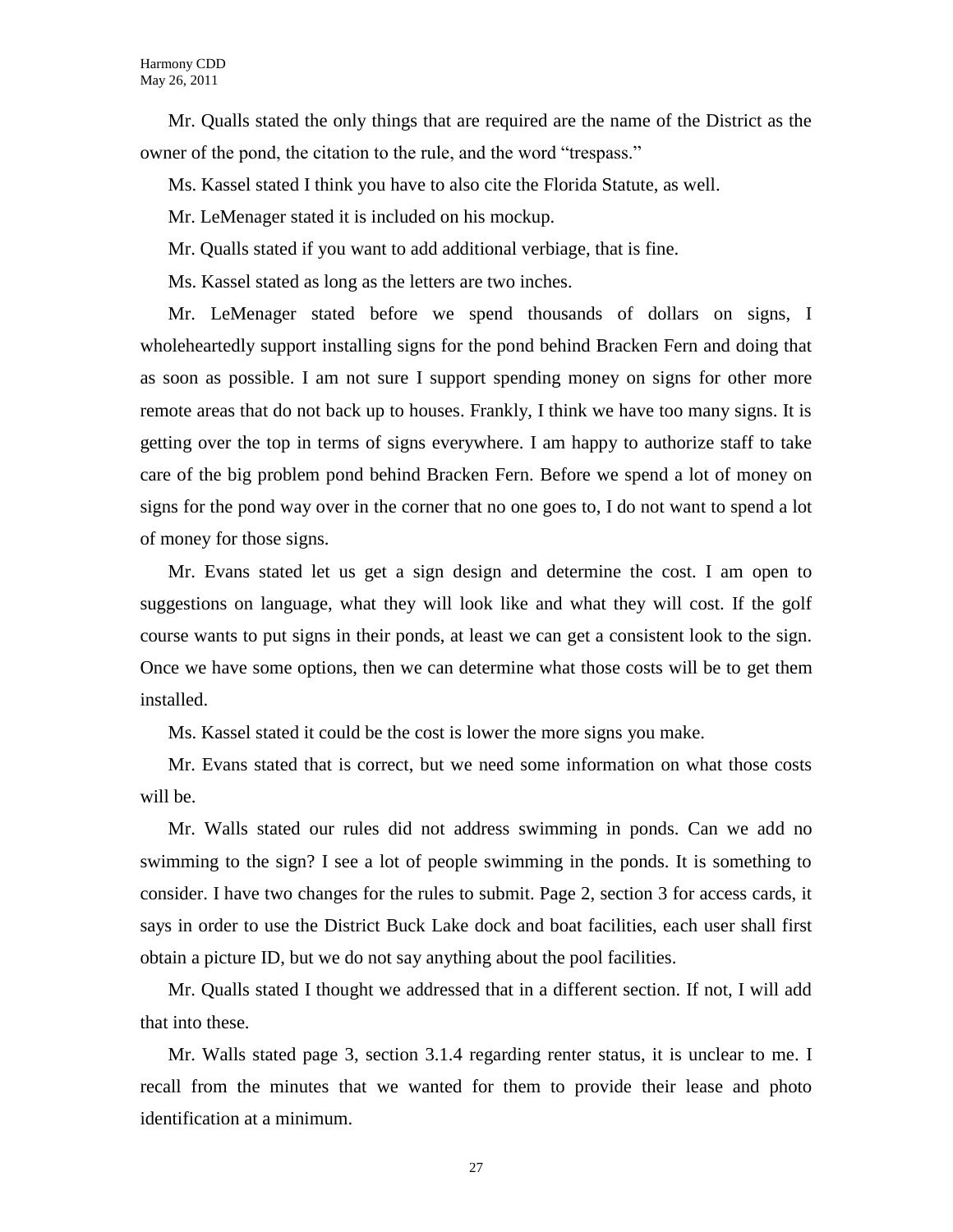Mr. Qualls stated that is correct.

Mr. Walls stated the way this reads is that a person can provide a lease agreement and one or more of the following items, one of them being photo identification.

Mr. Qualls stated it is worded with "and" after the driver's license and "or" after the other items, meaning they have to provide a driver's license as well as one of any of the other items listed.

Mr. Walls stated however it is worded, I want to make sure they show photo identification when they come in.

#### **B. Engineer**

There being nothing to report, the next order of business followed.

#### **C. Developer**

### **i. Hydrocom Technologies Irrigation Controller Repair**

Mr. Golgowski stated I provided a proposal from Hydrocom to make some repairs to the irrigation controller. It is our recommendation that we replace the whole unit and get to 2011 standards, for a total of \$1,526.

Mr. Berube stated I have said this before, but I looked at the last three years of costs and we average \$579 per month for the MAXICOM system. It costs \$145 for the telephone lines, \$250 for monitoring, and an average of \$184 for repairs and maintenance. Based on what I am seeing here, it will only get more expensive. I am not saying that is good or bad, but I am pointing out a fact that is supported by data. In 2010, we spent \$93,000 on water, and projected for 2011, we will spend \$101,000. If that continues, in 2012 we will spend \$105,000. It averages to \$7,000 annually for the MAXICOM system, ostensibly to save us water.

Mr. LeMenager stated if you go back years previous, we were spending much more on water.

Ms. Kassel stated it has already paid for itself.

Mr. Berube stated I am not arguing that, but at this point, we are spending \$7,000 on a system and it appears that there will be some specific problems with parts that are only going to get more expensive.

Mr. Golgowski stated a couple years ago, our actual costs at the end of the year on water were \$40,000 over budget. Based on an upgraded MAXICOM system and its monitoring, roughly \$7,200 that we invest every year has been a good return on the investment.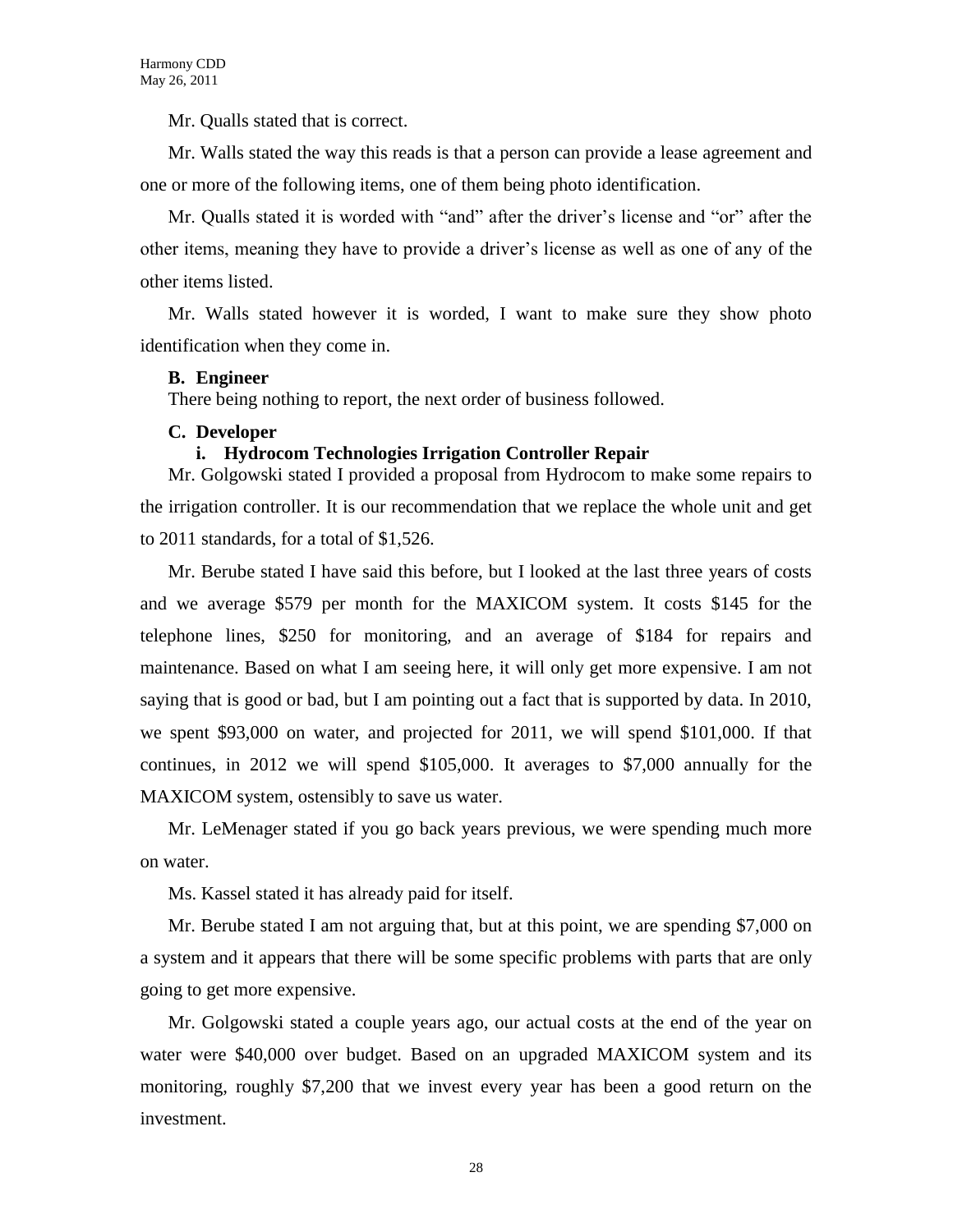Mr. Berube stated I do not have enough history to go back and see.

Ms. Kassel stated the MAXICOM system is what allows us to know when there is a large break in the system because so much water is going through all at once.

Mr. Golgowski stated it is supposed to do that in theory, but we do not have the parts to do that. That is a big deficiency in our system and we cannot tell exactly how much water is being distributed. We do not have meters installed to measure that.

Ms. Kassel asked would they be irrigation submeters?

Mr. Golgowski stated they are flow meters that measure the actual flow. As soon as there is a variation in that flow, it signals that something is going on.

Mr. Berube stated that is what we discussed when we applied for the grant. The installation of those flow meters was \$60,000 with a 50% reimbursement if awarded the grant, but even with that, it did not include everything.

Ms. Kassel stated that was through the South Florida Water Management District (SFWMD). Are they offering anything like that this year?

Mr. Golgowski stated not that I have heard of.

Mr. Berube stated even if we could get the upgraded flow meters for \$30,000, we need to look at how much that \$30,000 we might save every year. It may cost \$30,000 to save \$10,000, but I do not know if it will save that amount of water.

Ms. Kassel stated at that price, we would break even after three years. With a \$60,000 investment, it would be six years before we break even. With all the irrigation breaks we have had, unless we have found that we have really resolved the problem, it might be something worthwhile to look into. If it pays itself back beyond that time, it is surplus money.

Mr. Berube stated the irrigation breaks have pretty much stopped. Last Friday, Toho Water Authority replaced the controller on the pump, so we should not have any further issues with it going dead and then coming on. It is a soft-start, soft-stop controller on the pump when it comes on and off line. The pressure surges should go away.

Mr. LeMenager stated there were two trucks with the Toho Water Authority logo driving around. Is that what they were doing?

Mr. Berube stated they are running system pressure tests in various places because of our complaints about the pressure surges. They are testing it on their own to make sure it is not their problem. They are listening to us.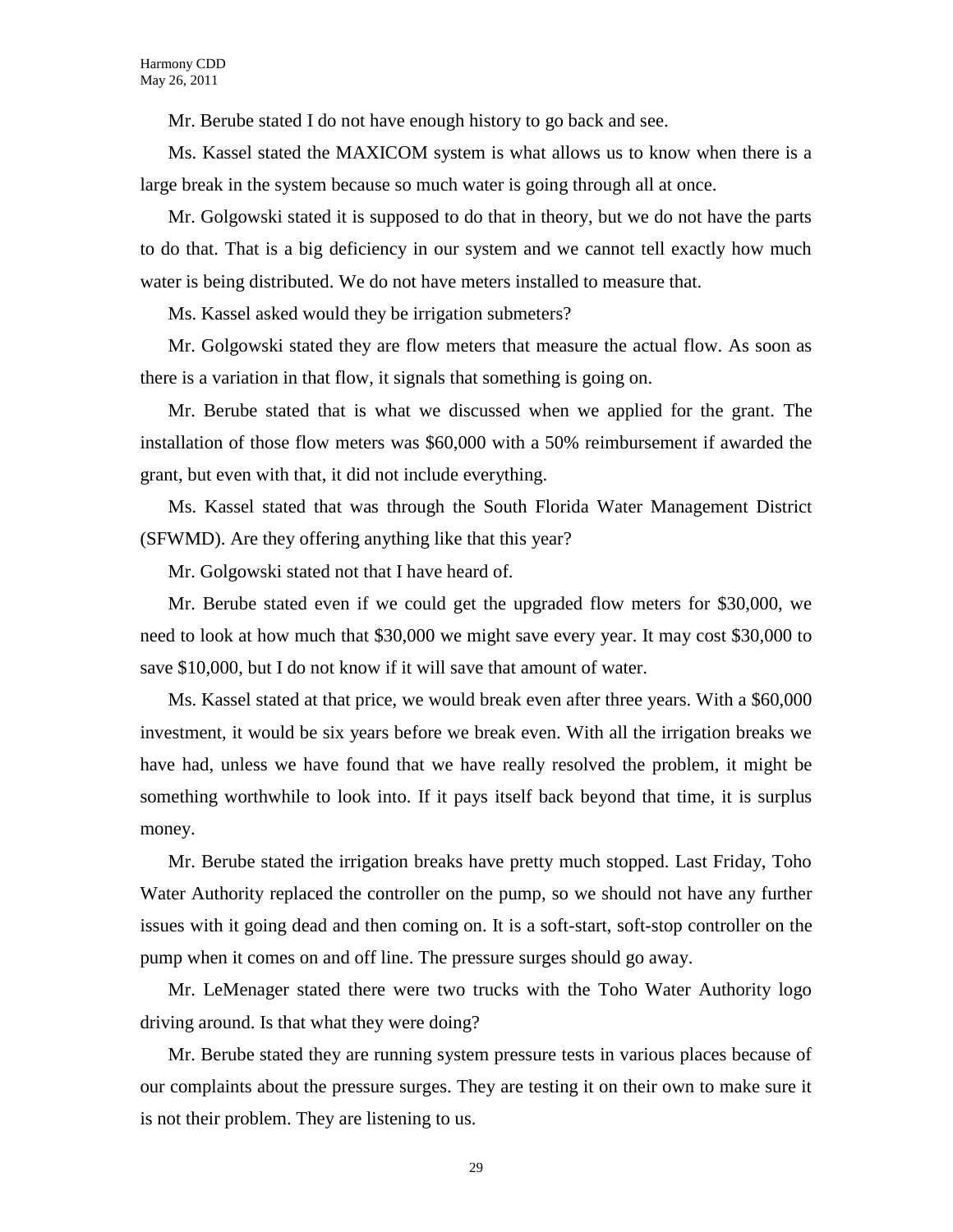On MOTION by Ms. Kassel, seconded by Mr. LeMenager, with all in favor, unanimous approval was given to proposal from Hydrocom Technologies for the replacement of the Rainbird ESP 24 satellite and pedestal, in the amount of \$1,526, as discussed.

#### **ii. Card Access System**

Mr. Tome stated the card access system will be operational by the end of next week. There were a few bugs that have been worked out. We still need to figure out how to do the registration process. Mr. Haskett suggested that a form be put online that we can also distribute in our office and include in the Harmony Notes to encourage people to complete that form in advance so that when they come to get their picture taken, it speeds up the process.

Ms. Kassel stated I suggest that the form be in a pdf format that is easy to fill out online so they can complete the form and email it to you and you will have all of that in advance in case they forget to bring it with them at registration. Or perhaps they can submit it through a link on the website.

Mr. Tome stated for our part, we will send an e-blast to let everyone know where to get the form and we will include it if the timing works out for the next Harmony Notes.

Mr. Berube stated the presumption is we will need someone from Mr. Moyer's office to come here as well as a laptop in which to enter the data. I do not think we have that laptop yet, which we will need for this system.

Mr. Tome stated according to Mr. Haskett, he did some research and found out that we will be able to do this through the web, eliminating the need for a separate laptop. He is working with someone in IT that he has worked with for a long time, and they have done some research on it showing that we will be able to do all the updates online.

Ms. Kassel asked what does that mean for the generation of the data base that we approved last month as a separate item?

Mr. Berube stated that is putting the names and addresses into the system to integrate with the Door King platform. Even if we do this web based, if someone comes from the District office, we still need a computer that day. We will need something, whether a flash drive or CD, as a repository for this data that is relatively secure and long lasting into the future.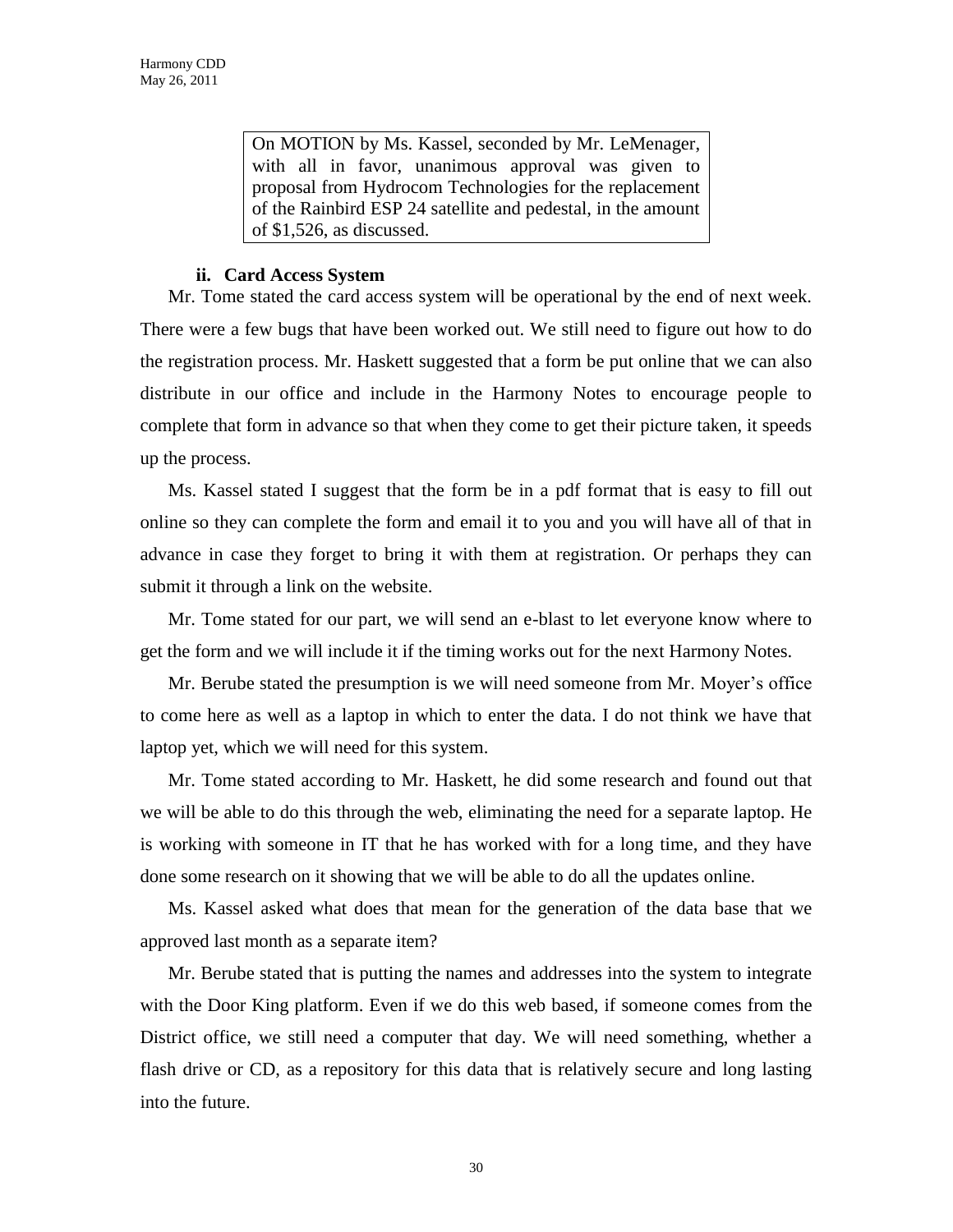Mr. Walls stated if it is web based, it will be hosted by an entity, which we will probably have to pay for.

Mr. Berube stated perhaps this is something Mr. Moyer can incorporate into the website services he currently provides.

Mr. Moyer stated I will ask Ms. Burgess to contact Mr. Haskett to work out the details.

Mr. LeMenager stated I would like to get this done sooner than later. The new locks are rather finicky and those gates are left open all the time.

Mr. Berube stated those locks have been changed again, and they are more secure.

Mr. LeMenager stated I was at the dock a couple times and the gate was wide open.

Mr. Berube stated those locks were changed on Monday.

Mr. Tome stated regarding the printer, the District office does not have a printer that is compatible to work with these particular cards. The District will still need to make that investment. We estimated \$3,500 previously, which has been discussed but we have not yet made that purchase.

Mr. Berube stated that was part of the initial proposal for this new system, and we approved \$4,000 for the printer and supplies.

#### **iii. Landscaping Services**

Mr. Tome stated I wanted to comment on what was discussed earlier in the meeting with regard to the landscape company doing work for the Development Company. As you recall, we did that with REW when they held the District's landscaping contract; they also did some work for the developer. We look at that as a way to reward them if they are doing good work. It got to be more challenging to have someone come all the way out here just to do our work, and it was easier to have REW do it as a piggyback to being here for the District. We have made it very clear to Luke Brothers that if they start to slip in one area, we will quickly take that away from them. It amounts to \$1,500 or \$2,000 a month, which is not much, but we thought it was worthwhile to give them that additional work.

Mr. Walls stated that is my problem, regardless if everything looks 100% in the District. We are paying them to have x number of people on site for our contract, and if they are taking some of them off our job to do something else when we are not getting 100%, that is my problem with Luke Brothers. It is not my problem with the Development Company.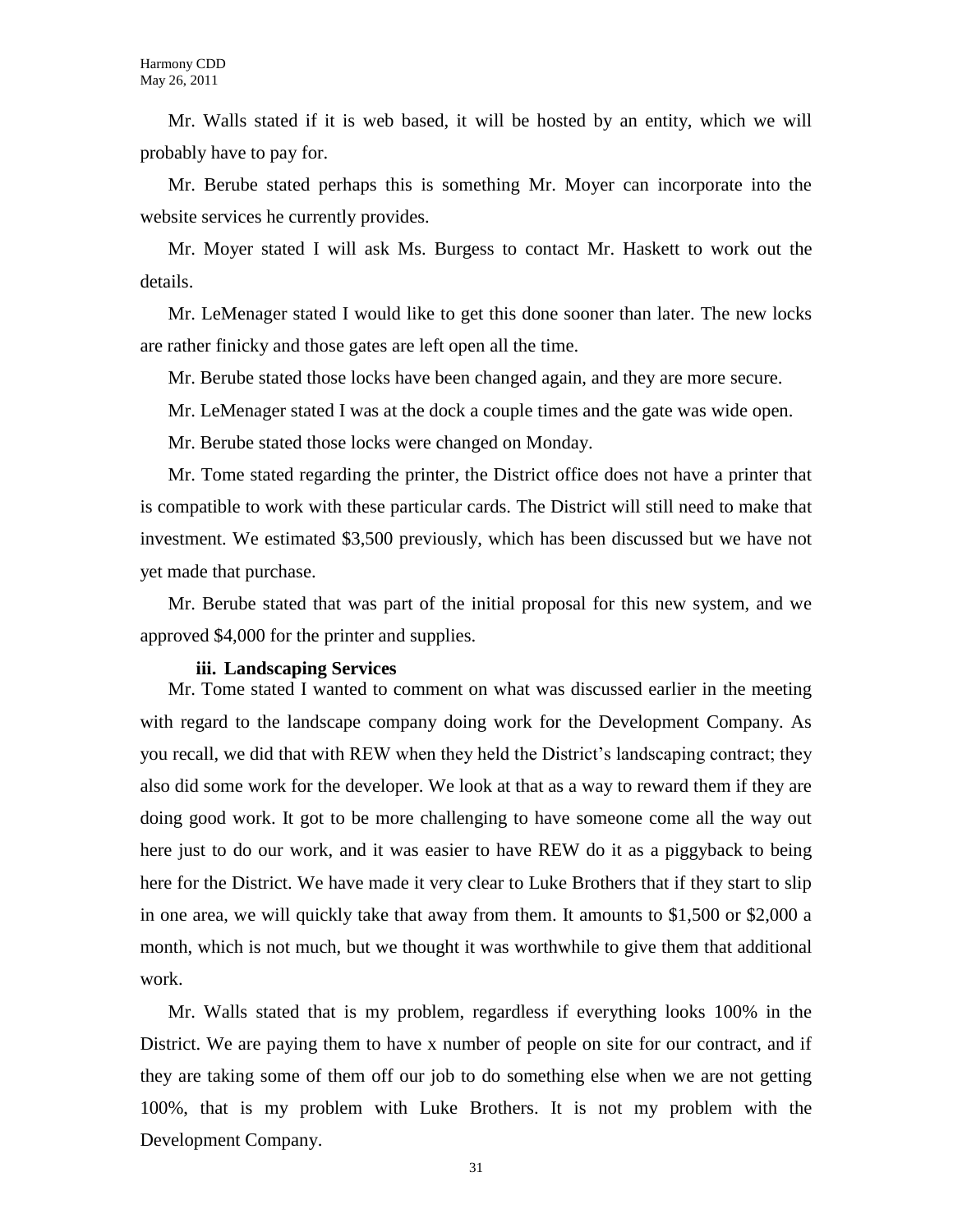Ms. Kassel stated our perception is that they are far from 100%.

Mr. Tome stated when they did the tree installation initially, they brought separate crews to install those trees, and I think some of the detail guys may have crossed over at the sales gallery at times.

### **EIGHTH ORDER OF BUSINESS Supervisor Requests**

Ms. Kassel stated based on our Companion Animal Committee discussions and with the owners association, we talked about combining communications regarding the new cat policy and the new gate policy and the need for access cards. We thought about combining those details and we wondered if we needed permission from the District to do that. At the Companion Animal Committee meeting, we discussed sending out a flier and we wanted to combine it to have pet registration and let people know about the change in the access gates. If we had the date for the access card registration, we could include it on that flier, but we thought we needed permission from the District to put those two items together into one mailing. We are going to have a pet registration form. We are going to have a notice of the new animal policy, and we also wanted to include a notice of the changes that are happening in terms of the gates.

Mr. Berube stated we do not have a date certain as far as the change to the gates yet.

Ms. Kassel stated that is correct, but we could still notify the residents that this change is coming. We have also changed the rules so we can notify them of where to go to read the new rules and to notify them when the day comes, these are the things that owners will need and what tenants will need to provide for that registration. It is a means of providing advanced notice so that we do not just surprise them with a date and what is happening.

Mr. LeMenager stated certainly anyone using the facilities now realizes something is happening.

Ms. Kassel stated it is probably not that high of a percentage of the residents. They may know something is going on but they may not know what that is.

Mr. LeMenager stated we could post some temporary signs at the facilities in reference to the access cards.

Mr. Evans asked is this a mailing from the District or will it be an e-blast or will it be on the website about where to sign up for the access cards? What is the medium that will be used?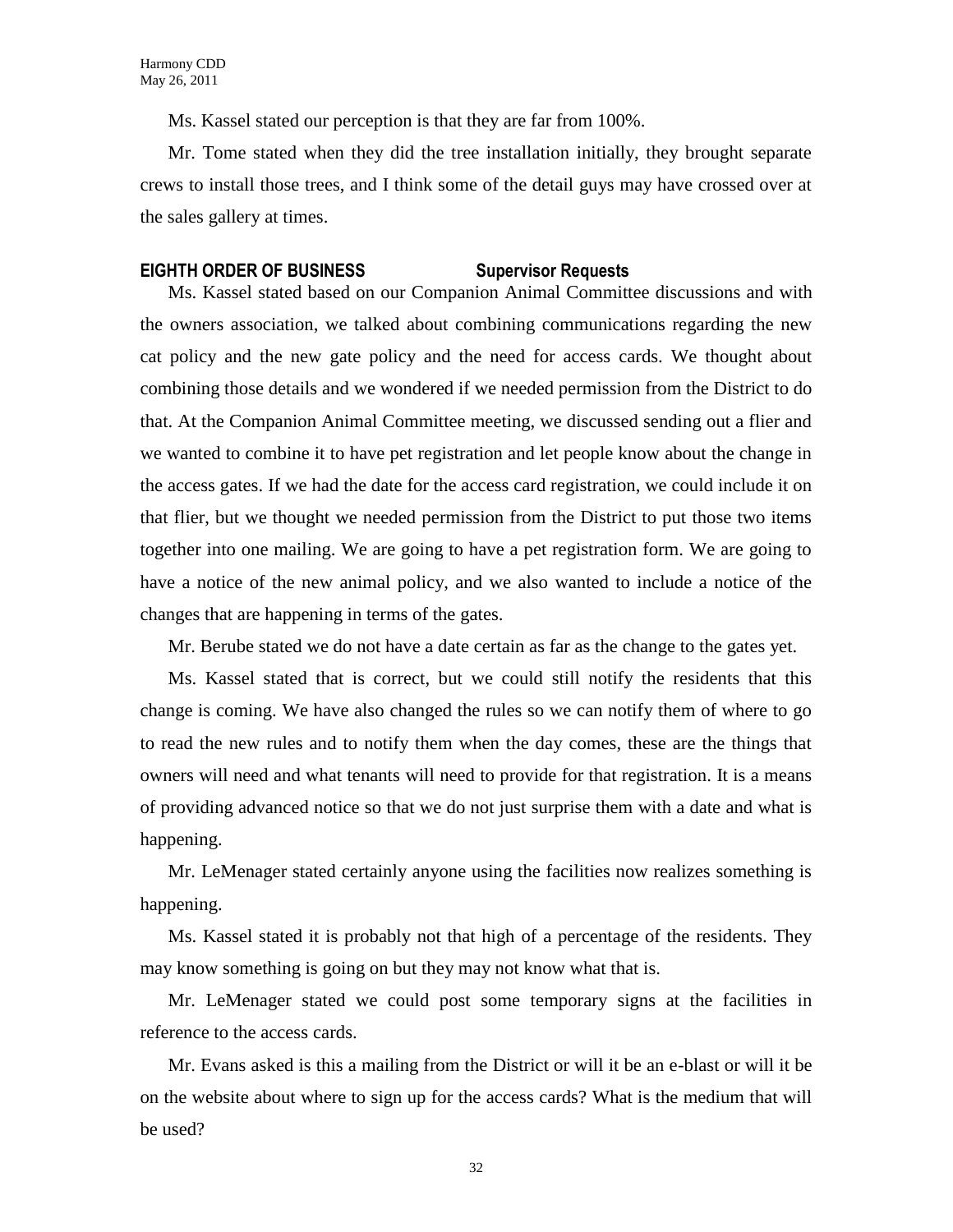Mr. Tome stated I think it will be all of those. We have some signs that we can put up in the front and we have a big banner we can put up to let them know of the change. We had not thought about doing a direct mail unless the District wants to do that.

Ms. Kassel stated we were not thinking about mailing them; we were going to have the fliers printed up and deliver them door to door.

Mr. Walls stated I like posting a temporary sign at the gate at the lake and at the pools just to direct people to the website for more information about the access changing or something along those lines. Just something to give them advanced notice.

Mr. Evans stated I like the idea of referring them to the website and get people used to using that tool.

Ms. Kassel stated that partially answers my question. The idea, however, is to notify all the residents, not just the people who enter the pool and dock facilities. We want to provide advanced notice of the change and what they have to do and provide and what day we are going to do that.

Mr. Evans stated you are really trying to capitalize on the traffic of the Companion Animal Committee.

Mr. Berube stated we thought we could combine the notifications, but there are a lot of different pieces to this flier.

Mr. Evans asked are you suggesting that when we send out the registration form for the access cards, that we do it at the same time as you send the Companion Animal Committee application notice?

Ms. Kassel stated yes.

Mr. Berube stated the Companion Animal Committee notice will probably be a program for trapping loose cats. There needs to be notification to the residents that if they have a cat, you need to keep it in the house or else it will be trapped.

Mr. LeMenager asked why should there be a notice sent that people need to start following the rules?

Mr. Berube stated some people thought we needed to be nice. That was the first notification. The other thing that came up is we know we will have a need to notify everyone somehow. We need to notify them about the cat situation, but there is also a need to notify everyone about the change from keys to access cards. The thought process was to combine these together.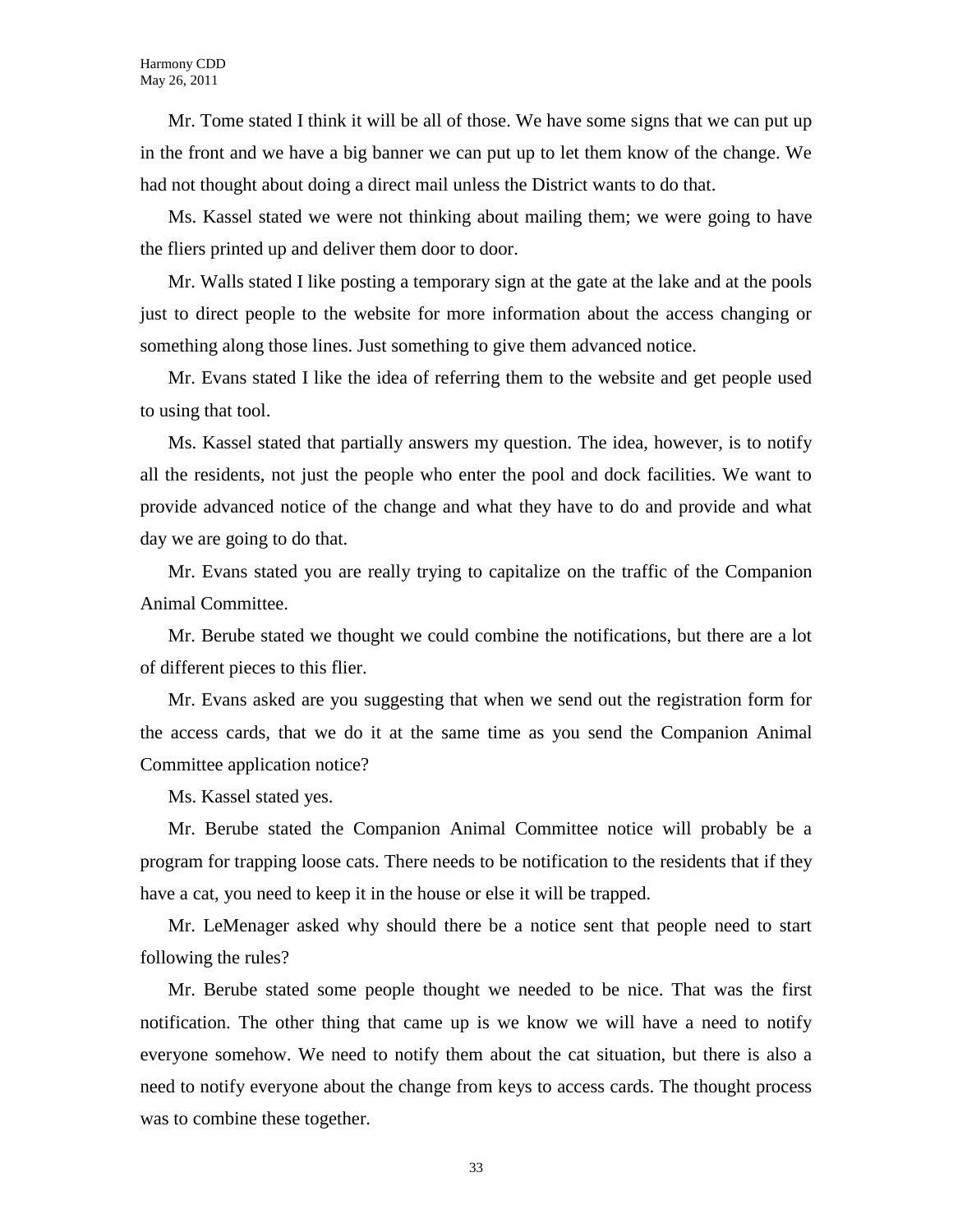Mr. Evans stated I think you can determine what should be noticed to everyone and how it will be sent, and I just ask that you inform Mr. Moyer when you are ready to send the information.

Mr. Berube stated last month we discussed the potential of purchasing a golf cart for Mr. Belieff, and there were a couple impediments to that. One was a charging station. That issue has been addressed and it has been installed. We got it for almost nothing as part of the update to electrical changes when they installed the electricity for the new gate. The charging station is complete. The second issue was how to pay for it. The price of the cart is \$1,000, and I figure there might be another \$500 in ancillary fees, including tags, insurance, and so forth. In the equipment budget item, that line item has \$21,000 and we have spent only \$5,000 this year. We will probably come in halfway under budget on that line item, so this golf cart expense could easily come from that line item. It is equipment and it is directly tied to the dockmaster's performance of his duties for the boats.

Mr. LeMenager stated if you can provide us with a proposal, I imagine you would get unanimous support for it.

Mr. Berube stated the only proposal I have is a written note from Mr. Tome.

Mr. Tome stated we are willing to sell it to the District for \$1,000.

Mr. Evans stated I would like to see us purchase this item, allocating \$1,500 to include \$1,000 for the acquisition, and \$500 for any other expenses that apply.

> On MOTION by Mr. LeMenager, seconded by Mr. Berube, with all in favor, unanimous approval was given to purchase a golf card for the dockmaster from the Harmony Development Company, to be funded from the equipment budget line item, in the amount of \$1,000, plus any ancillary expenses directly related to the purchase in an amount not to exceed \$500.

### **NINTH ORDER OF BUSINESS Audience Comments**

Ms. Nancy Snyder stated the insurance for my golf cart is the same as for my car, which is about \$480 every six months.

Ms. Kassel stated mine is \$78 every six months. It is motorcycle insurance but they apply it to the golf cart.

Mr. Berube stated I think it will just be added to the general liability insurance policy and we will not even notice it.